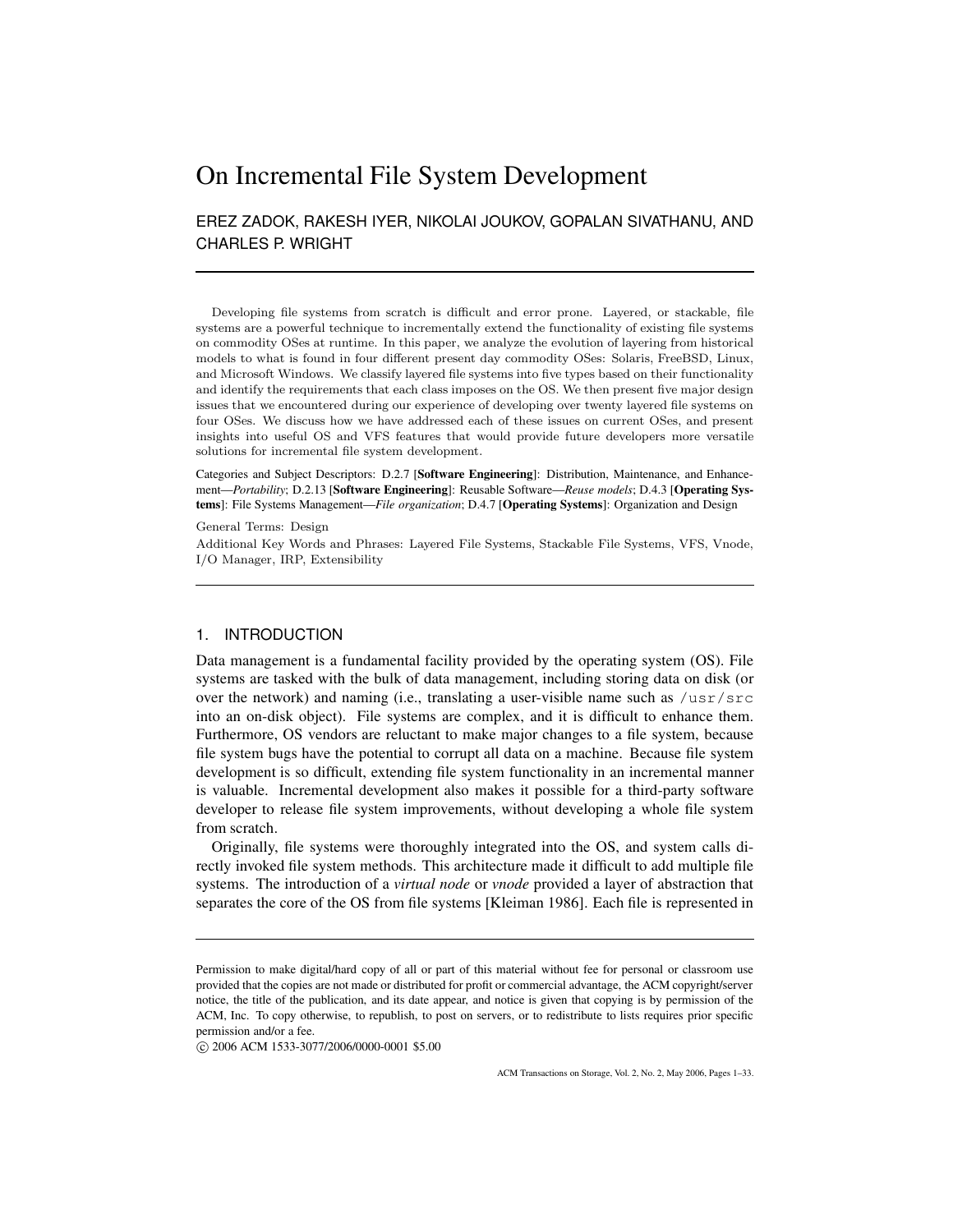## $2 \cdot Z$ adok et al.

memory by a vnode. A vnode has an operations vector that defines several operations that the OS can call, thereby allowing the OS to add and remove types of file systems at runtime. Most current OSes use something similar to the vnode interface, and the number of file systems supported by the OS has grown accordingly. For example, Linux 2.6 supports over 30 file systems and many more are maintained outside of the official kernel tree.

Clearly defining the interface between the OS and file systems makes interposition possible. A *layered*, or *stackable*, file system creates a vnode with its own operations vector to be interposed on another vnode. Each time one of the layered file system's operations is invoked, the layered file system maps its own vnode to a lower-level vnode, and then calls the lower-level vnode's operation. To add functionality, the layered file system can perform additional operations before or after the lower-level operation (e.g., encrypting data before a write or decrypting data after a read). The key advantage of layered file systems is that they can change the functionality of a commodity OS at runtime so hard-todevelop lower-level file systems do not need to be changed. This is important, because OS developers often resist change, especially to file systems where bugs can cause data loss.

Rosenthal was among the first to propose layering as a method of extending file systems [Rosenthal 1990; 1992]. To enable layering, Rosenthal radically changed the VFS internals of SunOS. Each public vnode field was converted into a method; and all knowledge of vnode types (e.g., directory vs. regular file) was removed from the core OS. Researchers at UCLA independently developed another layering infrastructure [Heidemann and Popek 1991; 1994] that placed an emphasis on light-weight layers and extensibility. The original pioneers of layering envisioned creating building blocks that could be composed together to create more sophisticated and rich file systems. For example, the directory-name lookup cache (DNLC) could simply be implemented as a file system layer, which returns results on a cache hit, but passes operations down on a miss [Skinner and Wong 1993].

Layering has not commonly been used to create and compose building-block file systems, but instead has been widely used to add functionality rapidly and portably to existing file systems. Many applications of layered file system are features that could be implemented as part of the VFS (e.g., unification), but for practical reasons it is easier to develop them as layered file systems. Several OSes have been designed to support layered file systems, including Solaris, FreeBSD, and Windows. Several layered file systems are available for Linux, even though it was not originally designed to support them. Many users use layered file systems unknowingly as part of Antivirus solutions [Symantec 2004; Miretskiy et al. 2004], and Windows XP's system restore feature [Harder 2001]. On Unix, a nulllayer file system is used to provide support for accessing one directory through multiple paths. When the layer additionally modifies the data, useful new functionality like encryption [Corner and Noble 2002; Halcrow 2004] or compression [Zadok et al. 2001] can be added. Another class of layered file systems, called *fan out*, operates directly on top of several lower-level file systems. For example, unification file systems merge the contents of several directories [Pendry and McKusick 1995; Wright et al. 2006]. Fanout file systems can also be used for replication, load-balancing, failover, snapshotting, and caching.

The authors of this paper have over fifteen years of combined experience developing layered file systems on four OSes: Solaris, FreeBSD, Linux, and Windows. We have developed more than twenty layered file systems that provide encryption, compression, versioning, tracing, antivirus, unification, snapshotting, replication, checksumming, and more.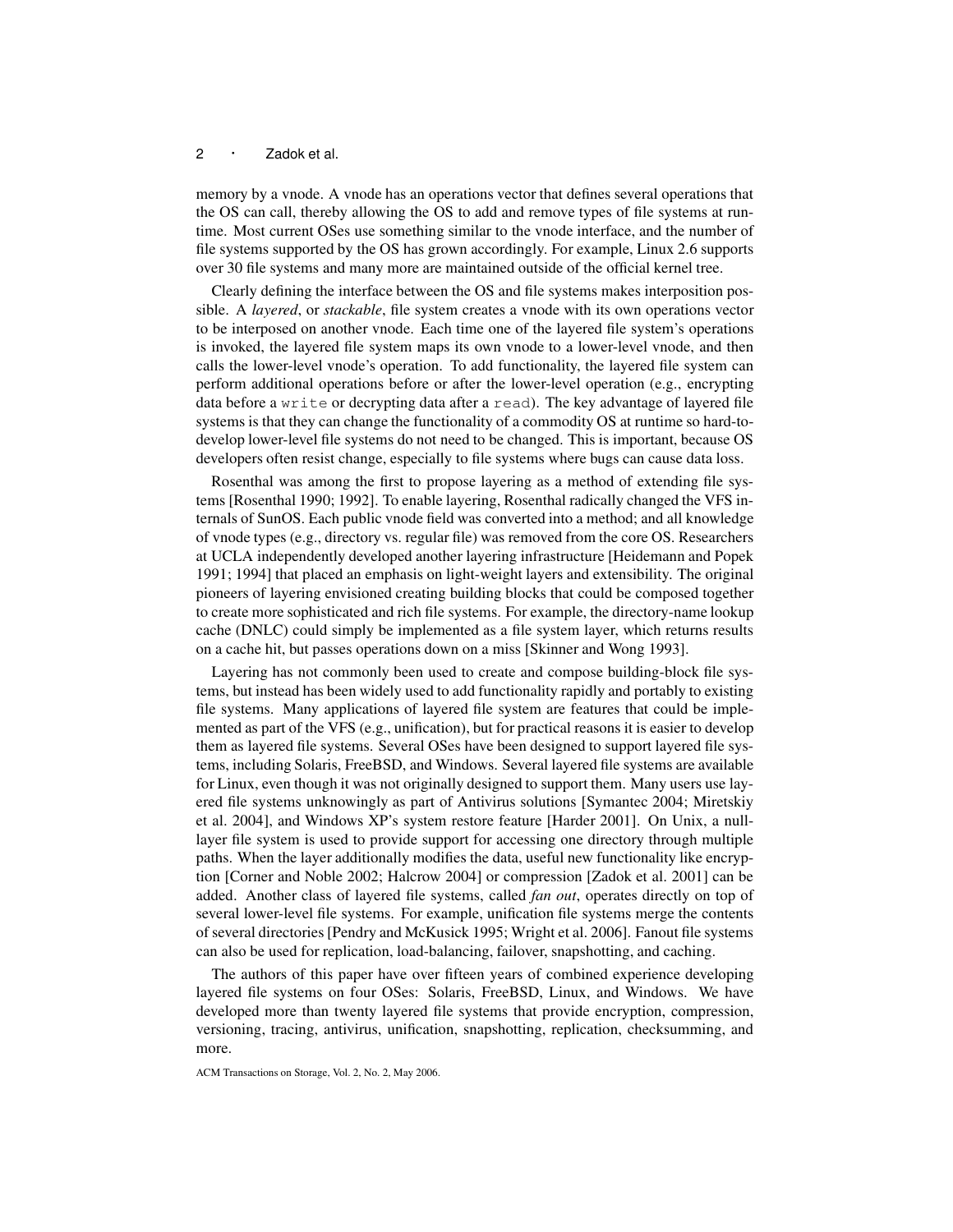The rest of this paper is organized as follows. In Section 2 we survey alternative techniquesto enhance file system functionality. In Section 3 we describe four models of layered file system development. We then proceed to describe five broad classes of layered file systems in Section 4. In Section 5 we describe five general problems and their solutions that are useful for all types of layered file systems. We conclude in Section 6 with guiding principles for future OS and layered file system developers.

## 2. RELATED WORK

In this section we describe alternatives to achieve the extensibility offered by layered file systems. We discuss four classes of related works based on the level at which extensibility is achieved: in hardware, in the device driver, at the system-call level, or in user-level programs. We have a detailed discussion of layered file system infrastructures in Section 3.

*Hardware level.* Slice [Anderson et al. 2000] is a storage system architecture for high speed networks with network-attached block storage. Slice interposes a piece of code called a *switching filter* in the network hardware to route packets among a group of servers. Slice appears to the upper level as a single block-oriented storage device. High-level control information (e.g., files) is unavailable to interposition code at the hardware level, and therefore cannot perform optimizations for specific devices.

Semantically-Smart Disk Systems (SDSs) [Sivathanu et al. 2003] attempt to provide file-system–like functionality without modifying the file system. Knowledge of a specific file system is embedded into the storage device, and the device provides additional functionality that would traditionally be implemented in the file system. Such systems are relatively easy to deploy, because they do not require modifications to existing file system code. Layered file systems share a similar goal in terms of reusing and leveraging existing infrastructures. Unlike a layered file system, an SDS is closely tied to the format of the file system running on top of it, so porting SDSs to new file systems is difficult.

*Device-driver level.* Software RAID and Logical Volume Managers (LVMs) introduce another layer of abstraction between the storage hardware and the file system. They provide additional features such as increased reliability and performance, while appearing to the file system as a simple disk, which makes them easy to deploy in existing infrastructure. For example, on Linux a Cryptoloop devices uses a loopback block driver to encrypt data stored on a disk or in a file. A new file system is then created within the Cryptoloop device. Any file system can run on top of a block device-driver extension. However, block device extensions cannot exploit the control information (e.g., names) that is available at the file system level.

*System-call level.* SLIC [Ghormley et al. 1998] is a protected extensibility system for OSes that uses interposition techniques to enable the addition of a large class of untrusted extensions to existing code. Several OS extensions can be implemented using SLIC such as encryption file systems and a protected environment for binary execution. The Interposition Agents toolkit [Jones 1993], developed by Microsoft Research, allows a user's code to be written in terms of high-level objects provided by this interface. The toolkit was designed to ease interposing code between the clients and the instances of the system interface to facilitate adding new functionality like file reference tracing, customizable file system views, etc. to existing systems. Similarly, Mediating Connectors [Balzer and Goldman 1999] is a system call (and library call) wrapper mechanism for Windows NT that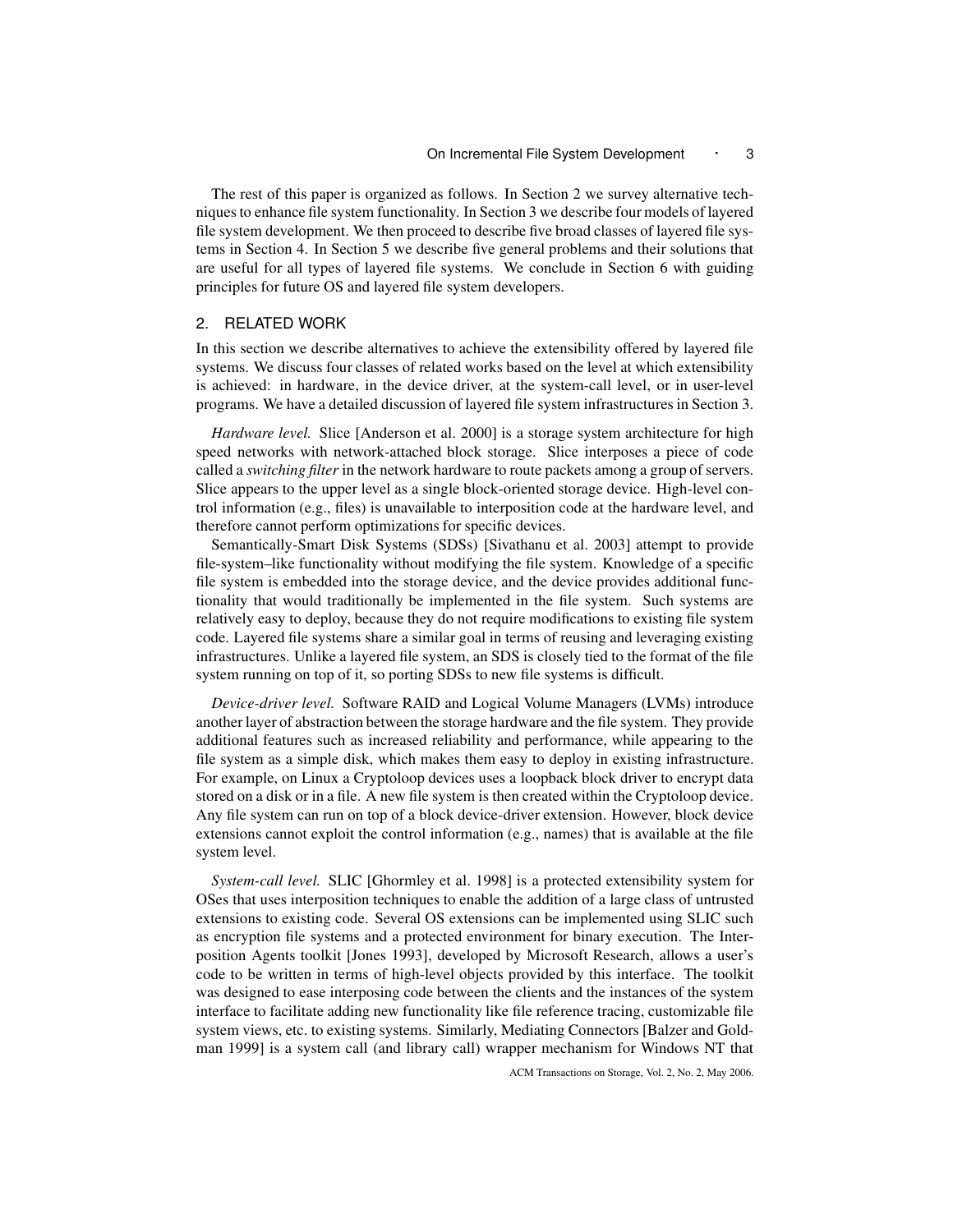allows users to trap API calls.

System call interposition techniques rely on the communication channel between userspace and the kernel, and hence cannot handle operations that bypass that channel (e.g., mmap operations and their associated page faults). Also, interposing at the system call level results in overhead for all system calls even if only a subset of kernel components (e.g., the file system) need to be interposed.

*User level.* Gray-box Information and Control Layers(ICL) [Arpaci-Dusseau and Arpaci-Dusseau 2001] extend the functionality of OSes by acquiring information about their internal state. ICLs provide OS-like functionality without modifying existing OS code. Dust [Burnett et al. 2002] is a direct application of ICLs that uses gray-box knowledge of the OS's buffer cache management policy to optimize application performance. For example, if a Web server first services Web pages that are believed to be in the OS buffer cache, then both average response time and throughput can be improved.

Blaze's CFS is a cryptographic file system that is implemented as a user-level NFS server [Blaze 1993]. The OS's unmodified NFS client mounts the NFS server over the loopback network interface. The SFS toolkit [Mazieres 2001] aims to simplify Unix file system extensibility by allowing development of file systems at the user level. Using the toolkit, one can implement a simple user-level NFS server and redirect local file system operations into the user level implementation. The popularity of the SFS toolkit demonstrates that developers have observed the complexity of modifying existing time-tested file systems. SiRiUS [Goh et al. 2003], a file system for securing remote untrusted storage, and Dabek's CFS [Dabek et al. 2001], a wide area cooperative file system, were built using the SFS toolkit.

Filesystem in Userspace [Szeredi 2005], or FUSE, is a hybrid approach that consists of two parts: (1) a standard kernel-level file system which passes calls to a user-level demon, and (2) a library to easily develop file-system–specific FUSE demons. Developing new file systems with FUSE is relatively simple because the user-level demon can issue normal system calls (e.g., read) to service a VFS call (e.g.,  $\nu$ fs read). The main two disadvantages of a FUSE file system are that (1) performance is limited by crossing the user-kernel boundary, and (2) the file system can only use FUSE's API, which closely matches the VFS API, whereas kernel file systems may access a richer kernel API (e.g., for process and memory management).

Sun designed and developed Spring as an object-oriented microkernel OS. Spring's architecture allowed various components, including file systems, to be transparently extended with user libraries [Khalidi and Nelson 1993]. Spring's design was radically different from current commodity OSes. As it was research prototype, it was not deployed in real systems. K42 [Appavoo et al. 2002] is a new OS under development at IBM which incorporates innovative mechanisms and modern programming technologies. Various system functionalities can be extended at the user level through libraries by providing a microkernel-like interface. The Exokernel architecture [Engler et al. 1995] implements minimal components in the kernel and allows user-level applications to customize OS functionality using library OSes.

In general, user-level extensions are easy to implement, but their performance is not as good as kernel extensions because the former involve data copies between the user level and the kernel level, as well as additional context switches.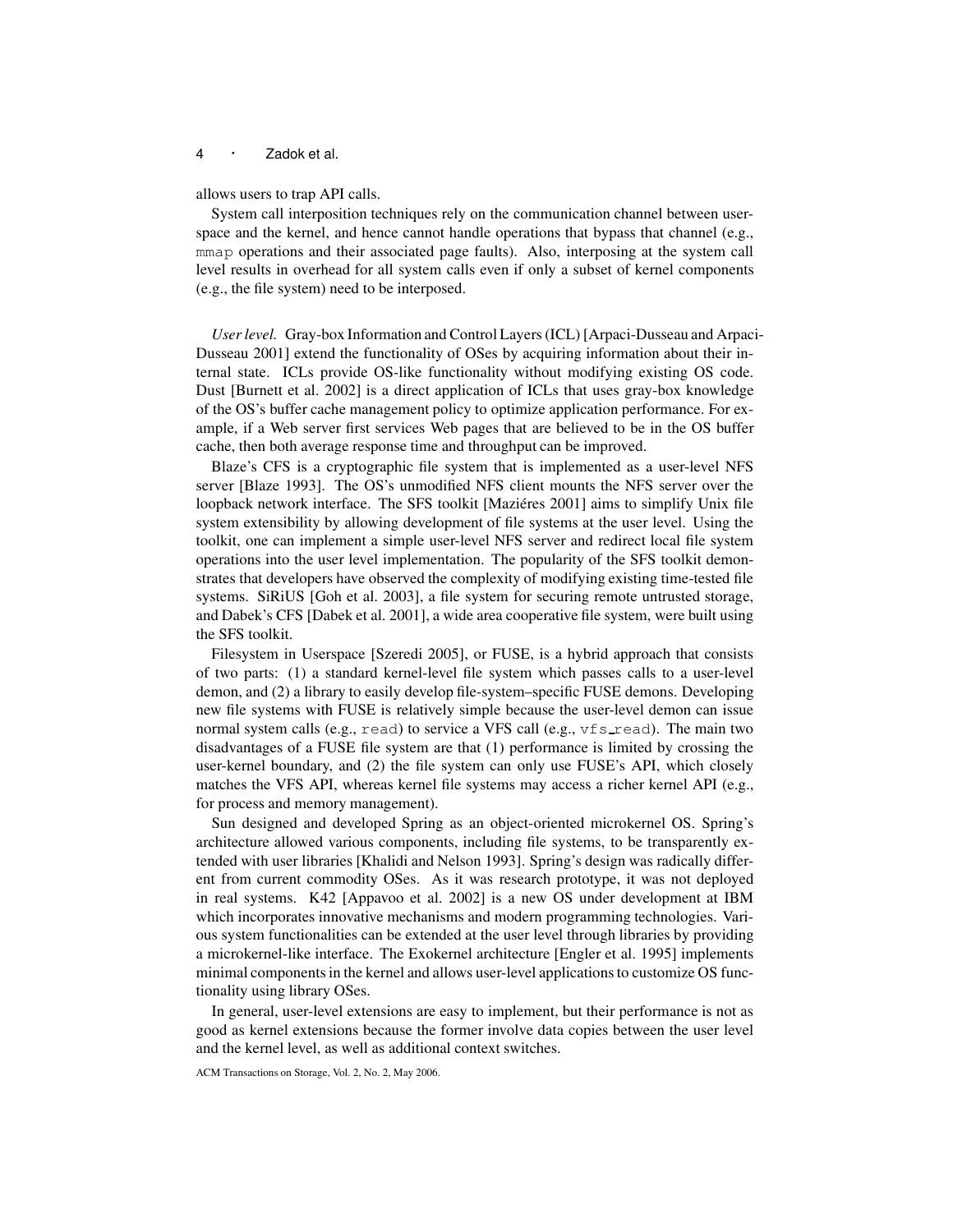### 3. LAYERING MODELS

On Unix, the idea of layering evolved from the vnode interface [Kleiman 1986], initially implemented in SunOS in 1984. Most of today's layered file system models use a vnode interface. Microsoft Windows, on the other hand, uses a message-passing layering model. We describe three Unix models and the Windows model here; these cover the full range of popular or commodity models available. In Section 3.1 we describe Rosenthal's objectoriented model. In Section 3.2 we describe the model contemporaneously developed at UCLA. In Section 3.3 we describe the layering model found in three modern Unix systems (Linux, FreeBSD, and Solaris). In Section 3.4 we describe the Windows 2000 and Windows XP message-passing layering model. We present a summary table of the features offered by each layering model in Section 3.5.

#### 3.1 Rosenthal's Layering Model

In 1990, Rosenthal developed an experimental prototype of a new VFS for SunOS [Rosenthal 1990] with the goal of layering vnodes, so that file systems can be composed of building blocks. Rosenthal identified two distinct types of layering. The first, shown in Figure 1(a), is *interposition* in which a higher-level vnode is called before the lower-level vnode, and can modify the lower-level vnode's arguments, operation, and results. Today, this is commonly called *linear layering* or *linear stacking*. The second, shown in Figure 1(b) is *composition* in which a higher-level vnode performs operations on several lower-level vnodes. Today, this is commonly called *fan out*.



Fig. 1. Types of layering. In a linear layer all operations are intercepted by the top-level vnode, A, and A passes it to a single vnode below. In fan-out, all operations go through the top-level vnode, A, but there are two or more lower-level vnodes. In fan-in, some operations go through the top-level vnode, A, before going to the lower-level vnode, B, but some operations can bypass A and directly access B.

Rosenthal introduced two key abstractions to support vnode layering: *push* and *pop* for inserting and removing vnodes from a stack. All vnode operations go through the highestlevel vnode. Rosenthal replaced all visible attributes in the vnode structure with methods so that layered file systems could intercept them. Push inserts a vnode at the top of a stack of vnodes, so that all operations destined for the stack of vnodes go to the new top vnode. The top vnode may in turn call the vnodes that are below it. Pop performs the opposite operation: the top vnode from a stack is removed and operations go directly to the lowerlevel vnode. Two new fields were added to the vnode structure: v\_top and v\_above.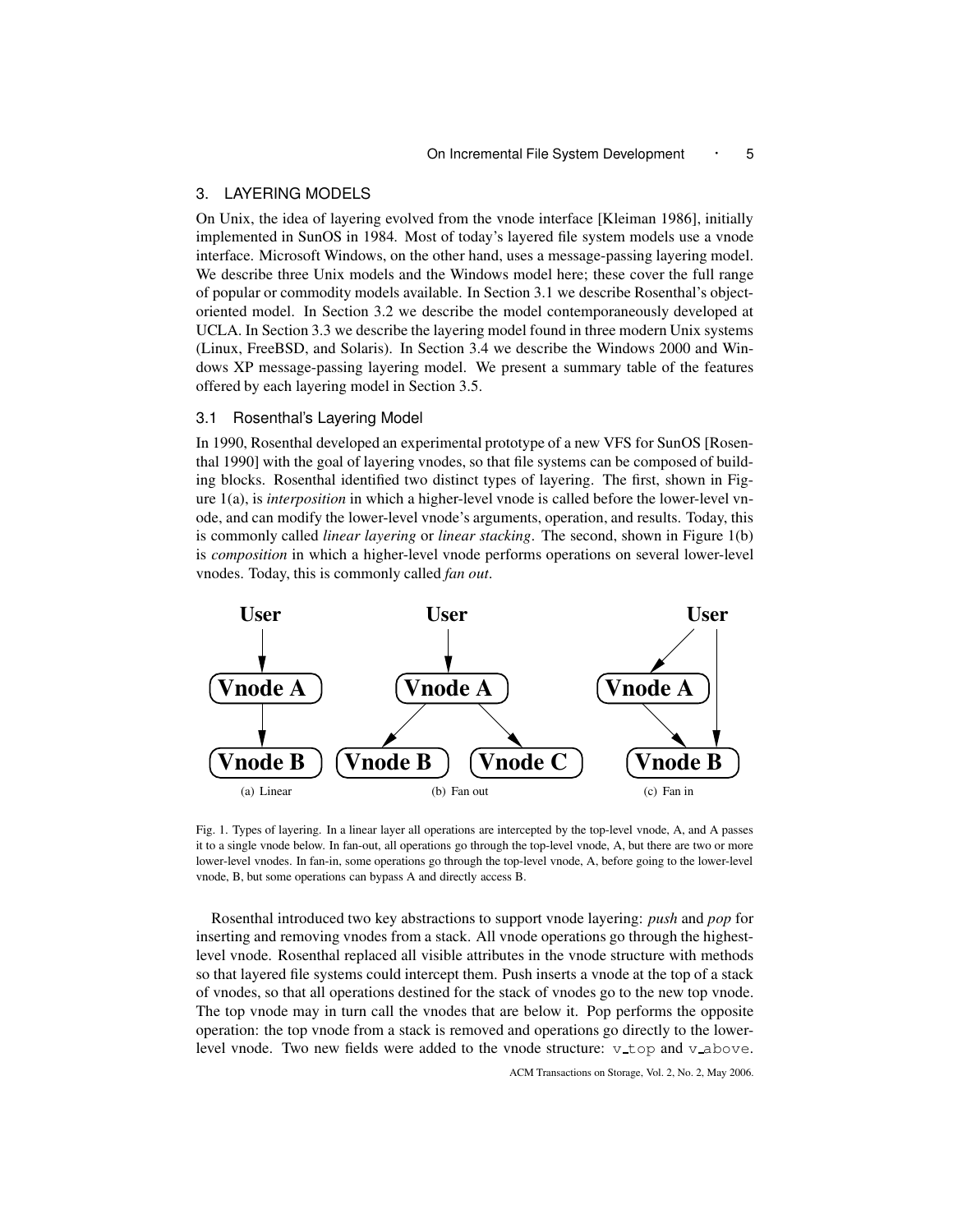The v<sub>-above</sub> pointer points to the vnode that is directly above this one in the stack. The  $v$  top pointer points to the highest level vnode in the stack. All vnode operations go through the highest-level vnode, hence every vnode in the stack essentially becomes an alias to the highest-level vnode. Unfortunately, this prevents fan-in access (shown in Figure 1(c)), in which a user process accesses the lower-level file system directly. Fanin access is necessary when applications need to access unmodified data; for example, a backup program should write encrypted data (stored on the lower-level file system) to tape, not the unencrypted data (accessible through the top layer). Rosenthal also suggested several layered file system building blocks, but did not implement any of them for his prototype.

Rosenthal proposed a set of requirementsfor a layered vnode interface [Rosenthal 1992]. To support interposition, he concluded that the OS must support replacing a vnode's operations vector and private data for each interposer. Moreover, all vnode operations must be mitigated through the operations vector. To support composition, Rosenthal concluded that vnodes must support transactions. The vnode interfaces assumes that each operation is atomic [Kleiman 1986]. However, to compose two file systems together, two distinct lower-level vnode operations must be called; thus the overall operation is not atomic.

Later, a vnode interface for SunOS based on Rosenthal's interposition and several example file systems were developed [Skinner and Wong 1993]. Of particular note is that some existing VFS operations took multiple vnode arguments, making it impossible to determine which vnode's operations vector should handle the operation. For example,  $link$  would take two vnode arguments, the parent directory and the vnode to insert into that directory. To make each vnode control all of its operations, Skinner and Wong decomposed these larger vnode operations into smaller operations to manage vnode link counts, to update directory entries, and to create objects. Skinner and Wong's prototype dealt with issues that Rosenthal did not, including concurrency, locking, and per-mount operations. They also developed file system components in a layered manner. Skinner and Wong's implementation of mount and unmount is a particularly elegant example of push and pop. The OS's name-lookup code no longer needs special code for mount points. The root vnode of the file system to be mounted is simply pushed on top of the covered vnode. To unmount a file system, its root vnode is simply popped from the stack. The directory-name–lookup cache was also implemented as an interposition layer.

#### 3.2 UCLA's Layering Model

In the early 1990s, Heidemann and Popek also developed an infrastructure for layered file system development at UCLA [Heidemann and Popek 1991; 1994]. The UCLA model emphasized general VFS extensibility and the ability to compose many small and efficient building block layers into more sophisticated file system services. The UCLA model suggests that each separate service should be its own layer. For example, UFS should be divided into at least three different layers: (1) managing disk partitions, (2) a file storage layer providing arbitrary-length files referenced by a unique identifier (i.e., inode number), and (3) a hierarchical directory component. Breaking up a file system like UFS would allow interposition at several points. For example, an intrusion-detection layer could be inserted above the directory component so it has access to names, but a compression layer could be inserted between the naming layer and the file storage layer to avoid the implementation details of hard links.

To provide extensibility, the UCLA model does not have a fixed set of operations. In-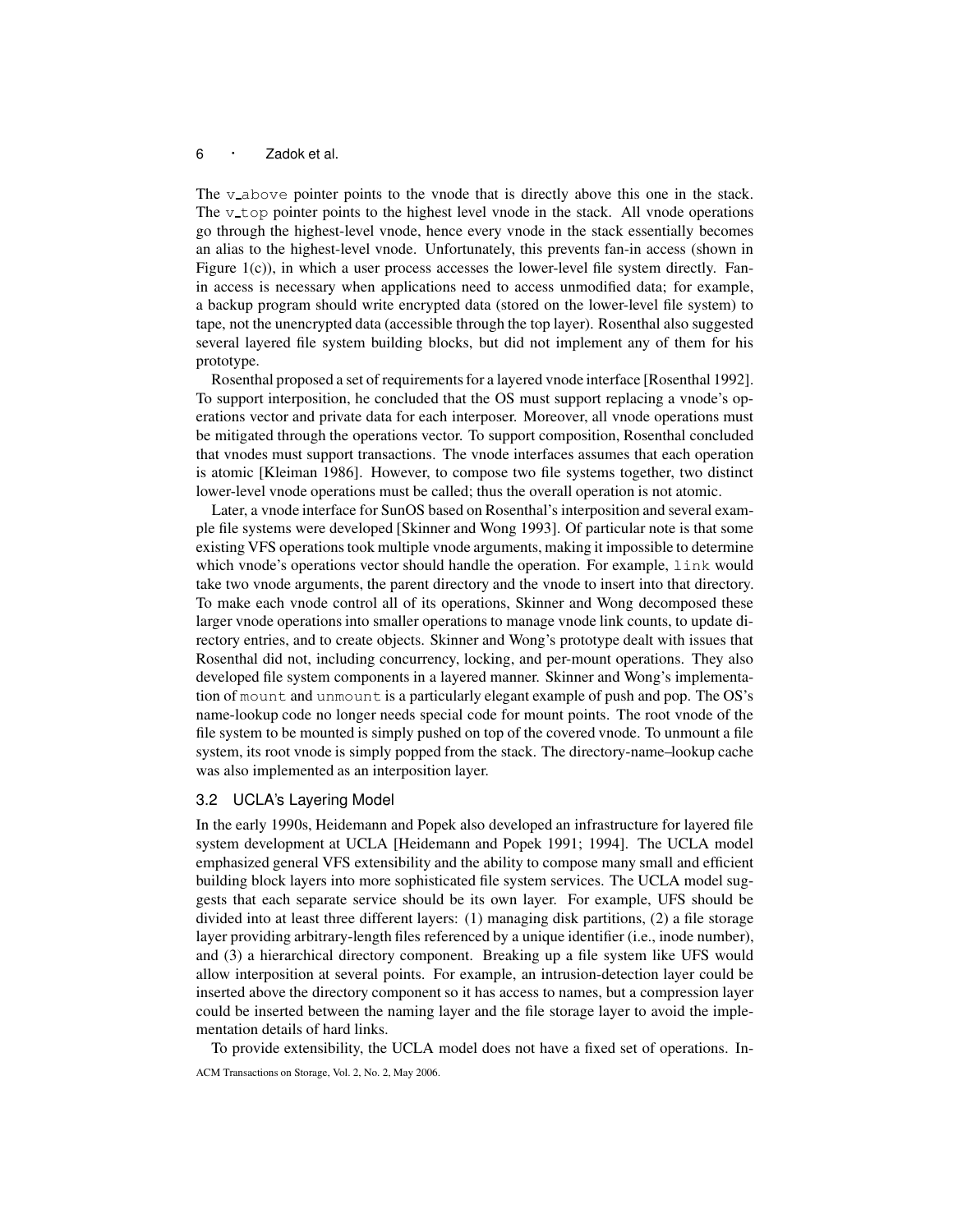stead, each file system provides its own set of operations, and the total set of operations is the union of all file systems' operations. If a file system does not support a given operation, then a generic routine for that file system is called. This routine could, for example, simply return an "Operation not supported" error. However, for a layered file system, a generic bypass routine can be used. To provide operations with arbitrary arguments, the UCLA interface transforms all of an operation's arguments into a single structure of arguments. Along with the structure, meta-data is passed to the operation that identifies each argument's offset and type. Using this meta-data, the bypass routine can generically map its own vnodes to lower-level vnodes and invoke the lower-level operation.

The UCLA model uses mount and unmount to instantiate a layered file system. The existing mount operation fits well for two reasons: (1) it creates a new subtree of objects within the file system name space, and  $(2)$  creation of subtrees usually requires an existing file system object (e.g., to mount a UFS file system you need a device node). A file-system layer often accesses an existing directory in much the same way that UFS uses a device. For example, to mount an encryption file system, the path to the encrypted data is used.

Caching is essential to provide good performance, but can pose problems if two or more layers cache an object. For example, if two layers concurrently cache the same page or vnode, and one modifies it, then the other one would read stale data. Similarly, if both of them modify the page or vnode, then one of them would lose its update. Heidemann developed a prototype general-purpose cache manager that provided coherent access to all file system layers [Heidemann and Popek 1995]. The UCLA cache manager requires layers to request either shared or exclusive *ownership* of an object before caching it. When required, the cache manager revokes the existing layers' ownership using a callback. In most cases, the cache manager automatically determines when two objects represent the same data. However, if layers may change the semantics of the data, then the cache manager cannot correlate the upper-level and lower-level file's position. In these cases, the cache manager treats the upper-level and lower-level objects as two distinct objects, and all ownership requests for either object are sent to the layer that changes the semantics. The semantic-changing layer can then invoke the correct callbacks based on its knowledge of the relationship between the original and transformed data.

The Ficus replicated file system and several course projects (e.g., encryption and compression layers) were developed using the UCLA model [Guy et al. 1990].

#### 3.3 Layering in Modern Unix Systems

In this section we describe layering in three modern Unix-based OSes: Solaris, FreeBSD, and Linux. We discuss their pros and cons in terms of ease of development and performance. All three systems use the vnode interface to enable layering functionality, but they have key implementation differences that influence development ease and performance.

*Solaris.* The architecture of the Solaris VFS is nearly identical to the classic vnode architecture. Each vnode has a fixed operations vector. Each operation must be implemented by every file system (undefined operations are not permitted). Generic operations for returning "operation not supported" or in some cases success are available. Mutable attributes such as size, access time, etc. are not part of vnode fields; instead, the vnode operations include functions for managing such attributes.

The Solaris loopback file system, Lofs [SMCC 1992], is a null pass-through layer that layers only on directory vnodes. Thus, for regular files on Lofs, vnode objects are not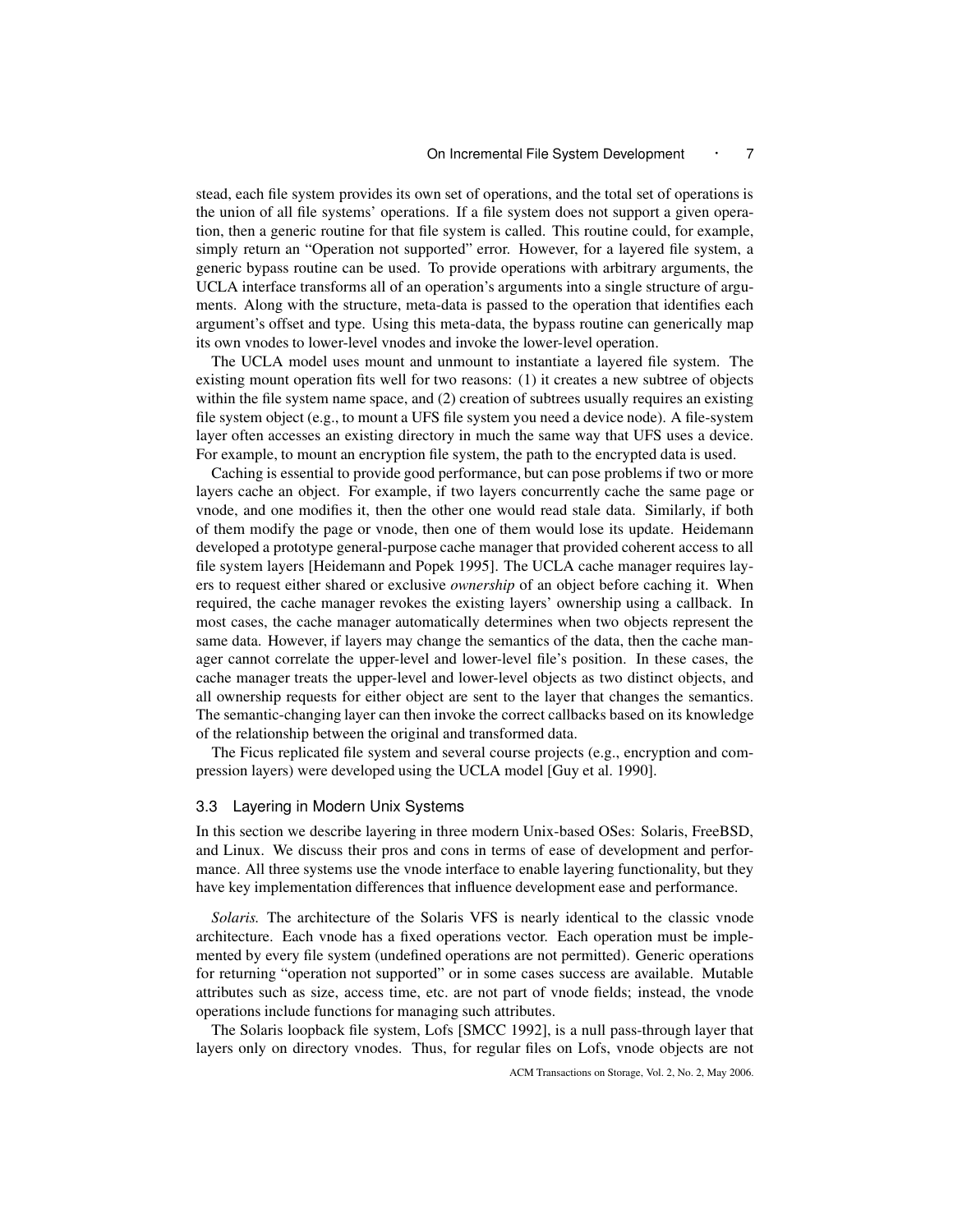duplicated. Because Lofs does not layer on file vnodes, the data pages of files are not duplicated, resulting in more efficient memory utilization. However, this makes it harder to extend Lofs to provide functionality like encryption, where two different page contents need to be maintained at the lower level and the layered level.

CacheFS [SunSoft 1994] is a layered fan-out file system in Solaris which can mount on top of two lower level directories, the source and the cache directory. When files in the source directory are accessed through CacheFS, they are copied into the root of the cache directory and indexed using a numeric identifier.

*FreeBSD.* The FreeBSD vnode interface has extensibility based on the UCLA model. FreeBSD allows dynamic addition of vnode operations. While activating a file system, the kernel registers the set of vnode operations that the file system supports, and builds an operation vector for each file system that contains the union of all operations supported by any file system. File systems provide default routines for operations that they do not support. FreeBSD uses packed arguments so layers can generically bypass operations as in the UCLA model.

FreeBSD's version of the loopback file system is called *nullfs* [Pendry and McKusick 1995]. It is a simple file system layer and makes no transformations on its arguments, just passing the requests it receives to the lower file system. FreeBSD's union mounts [Pendry and McKusick 1995] logically merge the directories that they are mounted on.

Compared to Solaris (and Linux), FreeBSD has the most versatile support for layering at the file system level. Its architecture allows new vnode operations to be created dynamically. Packing function arguments in an argument structure allows layers to bypass operations that they do not need to intercept easily.

*Linux.* Linux does not have native support for layered file systems. The Linux VFS was designed to make adding file systems relatively simple by separating generic file system code from the individual file system implementations. A file system may choose not to implement a method, and the VFS itself provides a sensible default. For example, a file system can use generic routines for most data-oriented operations (i.e., reading from and writing to files, including via mmap), and only needs to provide two primitive operations to read and write a block from the file. This trend of extracting more and more abstractions is on the rise in the new versions of the Linux kernel. Layered file systems are usually not able to use generic methods, because they need to pass the operation to the lower-level file system, but generic operations do not make it more difficult to develop layered file systems. On the other hand, providing functionality directly within the VFS makes it more difficult to implement layered file systems. As shown in Figure 2, a layered file system must appear just like the VFS to the lower-level file system [Zadok and Bădulescu 1999], so it must replicate this VFS functionality. Worse, as the VFS changes, the layered file system must also change, or subtle bugs could be introduced.

On Linux, the vnode object is divided into two components: a *dentry* which represents the name of the file and an *inode* which represents the actual on-disk file. This separation simplifies support for hard links. On Linux, VFS operation vectors are fixed. Operations cannot be added, and the prototype of existing operations cannot be changed. The Linux VFS stores mutable values inside the inode object. This makes it more difficult to maintain cache coherency between the inodes of the layered file system and the lower level inodes. It also causes performance degradation in layered file systems as the modified values in the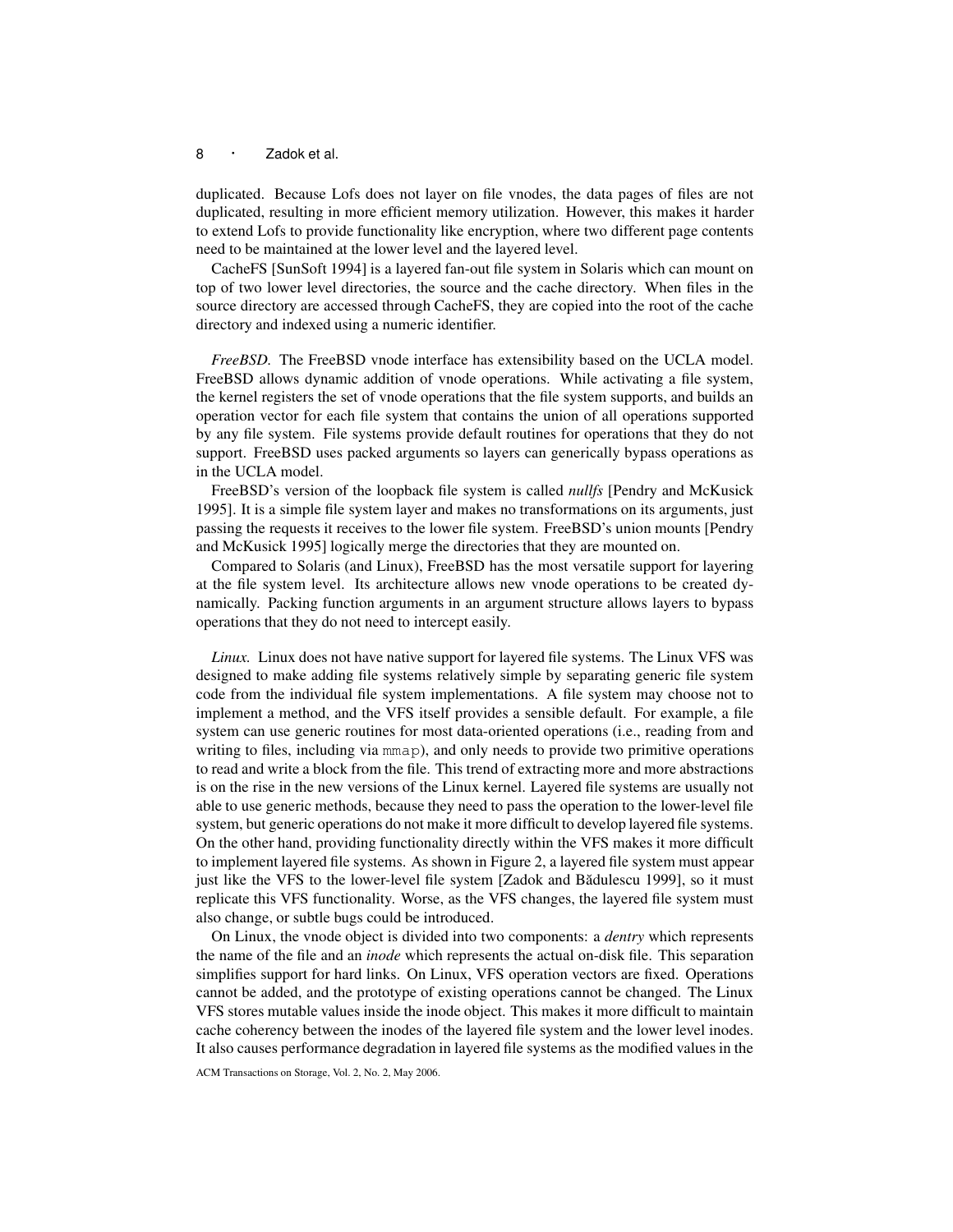

Fig. 2. On Unix, layered file systems consist of two halves: the top half must behave like a file system, and the bottom half must behave like the VFS.

lower-level objects need to be copied to the upper-level objects after each file operation. The existing VFS API requires modifications to avoid this data redundancy. In particular, the data fields should not be directly accessible from outside a file system. Instead, reads and writes of these private fields should be performed by calling file-system methods. Our evaluation, described in Appendix A, shows that the overheads of these method calls would be negligible.

FiST [Zadok 2001] is a high-level layered file system definition language that we developed. FiST includes Wrapfs [Zadok et al. 1999], a layered vnode interface implementation for Linux, FreeBSD, and Solaris. Wrapfs is a simple pass-through layer that intercepts name and data operations. The VFS objects of each entity (file or directory) are duplicated at the Wrapfs level. On Linux, many file systems have been derived from Wrapfs, including ones for encryption [Corner and Noble 2002; Halcrow 2004; Shanahan 2000], intrusion detection [Keromytis et al. 2003], integrity checking [Kashyap et al. 2004, LISA], unification [Klotzbücher 2004; Wright et al. 2006], tracing [Aranya et al. 2004], versioning [Muniswamy-Reddy et al. 2004], replication [Tzachar 2003], compression [Zadok et al. 2001; Indra Networks 2004], RAID-like functionality [Joukov et al. 2005], migration [Schaefer 2000], and more.

When Wrapfs is used on top of a disk-based or a network file system, both layers cache the pages. This is useful to implement features like encryption, where the lower level file system's page and Wrapfs's page are different (ciphertext vs. plaintext). However, cache incoherency may result if pages at different layers are modified independently. Wrapfs performs its own caching and does not explicitly touch the caches of lower layers. When writing to disk, cached pages in Wrapfs overwrite the lower level file system's pages. This policy correlates with the most common case of cache access, through the uppermost layer. To maintain coherency between the meta-data caches, Wrapfs performs a copy of the attributes from the lower level vnodes to the upper level vnodes after each operation that modifies meta-data. For example, after a file write, the new values for size, modification time, etc. are copied from the lower-level inode to the Wrapfs inode. This is required because the Linux VFS stores mutable values as fields in the inode.

#### 3.4 Layering on Windows

Windows applications use Win32 API calls such as ReadFile to perform file I/O operations. As seen in Figure 3, the Win32 subsystem in turn invokes the corresponding native system calls, which are handled by the I/O manager. The I/O manager uses a message-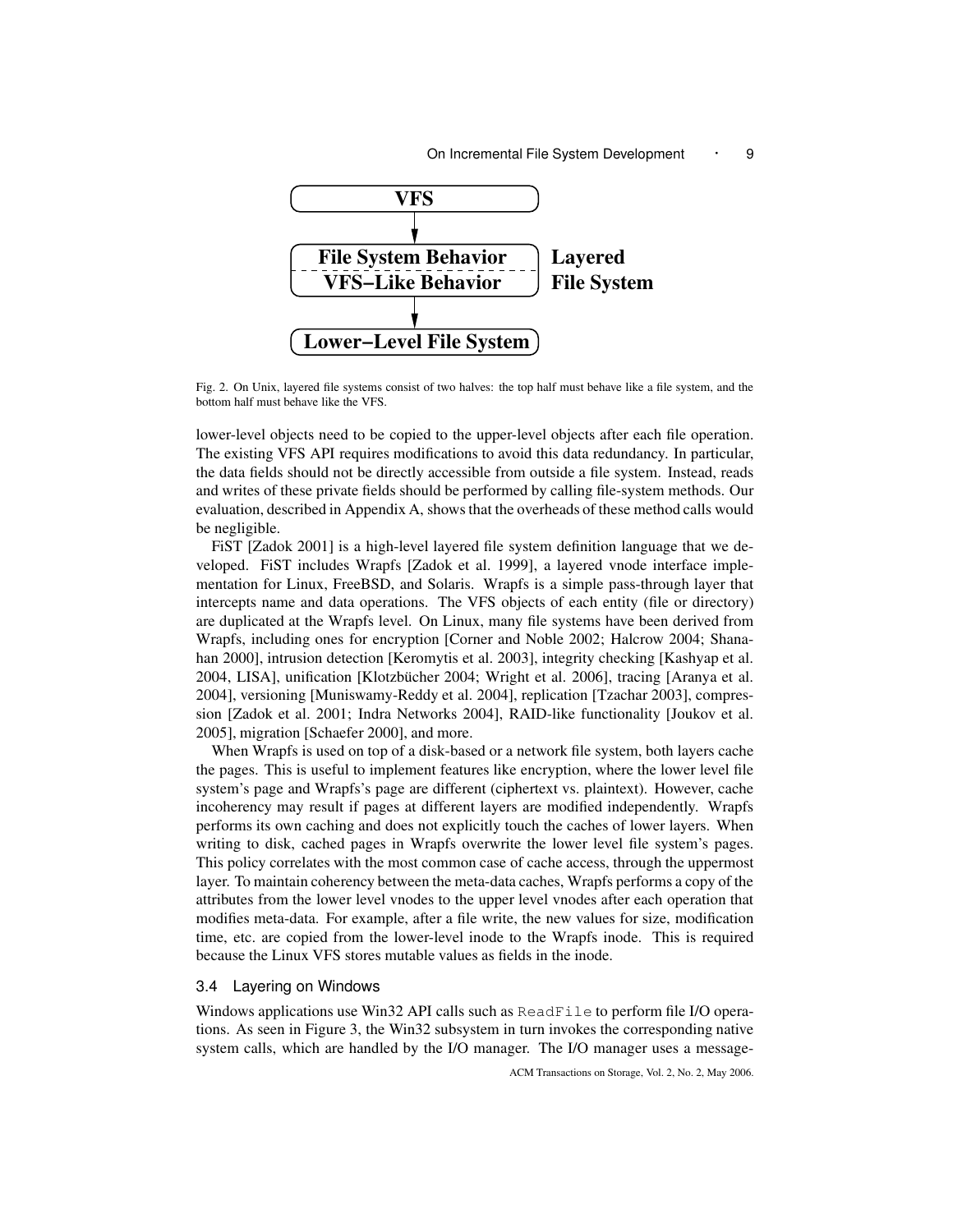passing architecture for all I/O-related activity in the kernel [Solomon and Russinovich 2000].



Fig. 3. Windows layering model. Applications issue system calls, which are dispatched by the I/O manager. The I/O manager routes the request via an IRP to the appropriate file system and filter drivers, and finally to the storage device driver which operates on the logical volume (partition). Filter drivers can intercept calls to file system and storage device drivers.

The majority of I/O requests are represented by a data structure called the *I/O Request Packet* (IRP) that describes an I/O request completely. The I/O manager sends the IRP from one I/O system component to another. For example, when the Win32 operation CreateFile is called to open a file, the I/O manager creates an IRP describing the operation and sends it to the file system driver. After the driver receives the IRP, it performs the specified operation, and passes the IRP back to the I/O manager.

*IRP structure.* In Windows, each logical volume has an associated driver stack, which is a set of drivers layered one on top of another. The Windows Driver Model introduced in Windows 98 and 2000 has two types of drivers: *function drivers* and *filter drivers* [Oney 2003]. A function driver is a kernel module that performs the device's intended functionality. It is analogous to a lower-level file system module or disk device driver in the Unix model. A filter driver is a kernel module that can view or modify a function driver's behavior, and can exist above other function drivers. For example, in Figure 3 Filter Driver 1 is above the file system, but Filter Driver 2 is above the storage device. Each driver owns and maintains a *device object* that represents its instance on the layered stack of drivers. A file system filter driver can view or modify the file system driver's IRPs by attaching itself to the corresponding driver stack. In a driver stack, a higher-level driver has access to the device object of the driver immediately below it. Using this object, the filter driver can send an I/O request to the lower-level driver through the I/O manager.

An IRP describes an I/O request completely. The IRP has two components. The first part is fixed: it contains fields that are common to all I/O requests, including the address of the buffer, flags, and other IRP maintenance fields. The second part is an array of IO STACK LOCATION structures with one element for each of the layered drivers (i.e., function and filter drivers), which describes the current I/O request identified by a major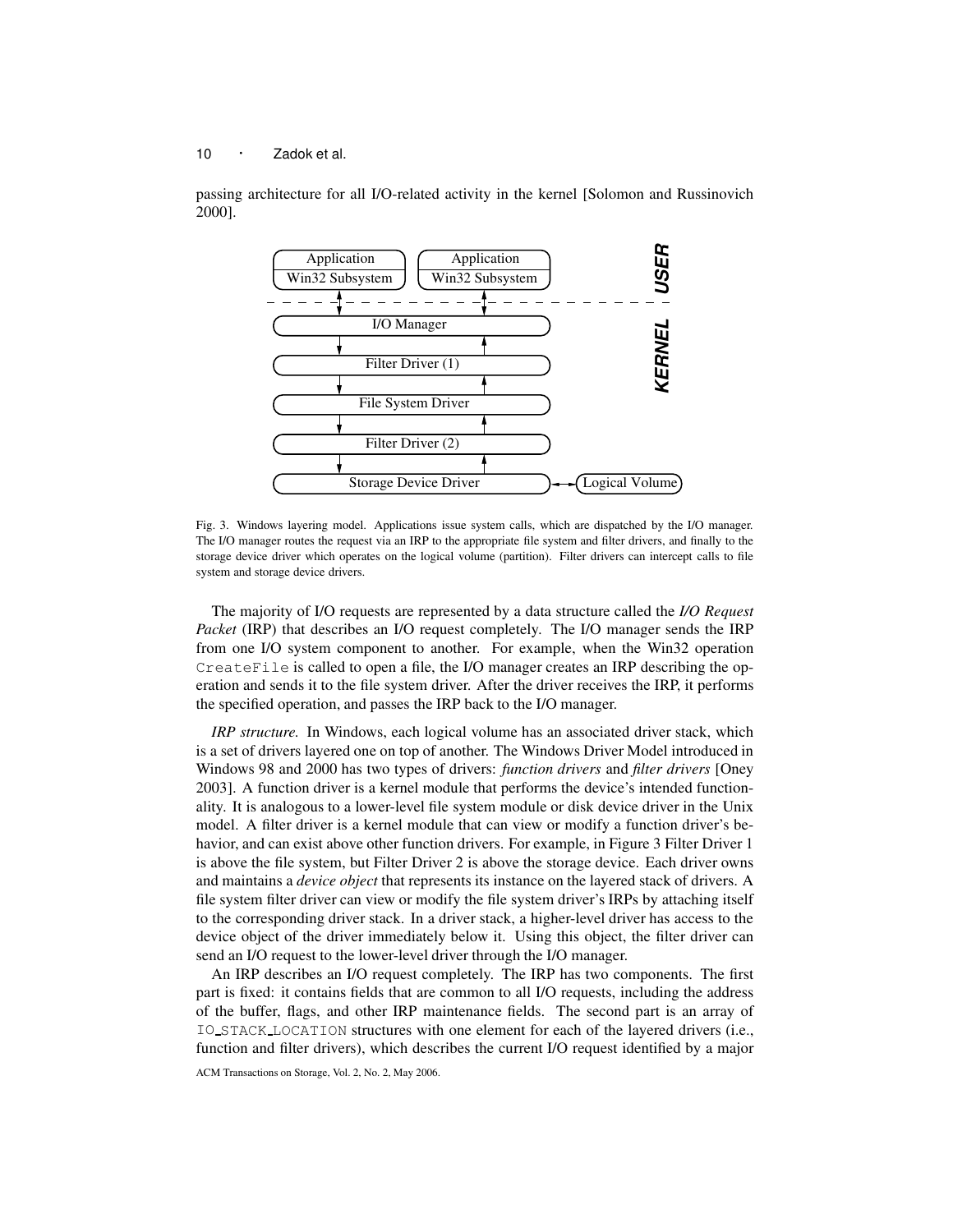and minor function codes. For example, the NtReadFile system call creates an IRP with the major function IRP MJ READ. The IO STACK LOCATION also contains a parameters field that is specific to the request type.

Each IRP is identified by a major and minor function. The major number determines which driver function is called, and the minor number indicates the operation that the function should perform. If a filter driver does not provide a routine for a major function, neither it nor any module below it receivesthose IRPs. Filter drivers commonly use a single routine that is similar to the generic bypass routine in the UCLA and FreeBSD models for many major function codes. There is no default routine for unhandled IRPs, so a filter driver needs to keep up with the latest OS release to ensure proper functionality.

When an application makes a request to a device with multiple drivers on its stack, the I/O manager first sends an IRP to the highest-level driver in the stack. The request's major and minor codes, as well as arguments, are located in the IO STACK LOCATION structure corresponding to the highest-level driver. The highest-level driver does its part of the I/O processing, and then has two options. It can tell the I/O manager to complete processing of this IRP without any further processing, or it can pass the IRP down to the next lowerlevel driver. If the driver decides to pass the IRP to the lower-level driver, it sets up the corresponding IO STACK LOCATION structure (often by copying its own stack location into the lower-level driver's location). The higher-level driver can optionally register a completion routine that is called when the lower-level driver finishes processing this IRP. Using this callback, the higher-level driver can post-process the data returned by the lowerlevel driver. For example, an encryption layer registers a completion routine that decrypts the data after a read request.

*Fast I/O.* A significant portion of read and write operations can be satisfied from the file system cache. This fact is exploited by the Windows I/O manager by calling specialized file system routines that move data from the cache into the user's memory, or vice versa. This eliminates the need to allocate and process an IRP, which may dominate the cost of cached accesses. The file system driver exports *fast I/O* entry points that the I/O manager calls to perform the operation [Microsoft Corporation 2004b]. If a fast I/O access cannot be satisfied from the cache, then it returns a failure. On such failures, the I/O manager proceeds with the normal IRP call path.

*Filter manager.* Windows XP Service Pack 2 introduced a new file system filter driver architecture called the *File System Filter Manager* [Microsoft Corporation 2004a]. In this architecture, file system filters are written as *mini-filter* drivers that are managed by a Microsoft-supplied filter manager driver. Mini-filters register with the filter manager to receive only operations of interest. This means that they do not need to implement filtering code for all I/O requests, most of which would be passed along without any changes. For example, an encryption mini-filter could intercept only read and write requests. Mini-filters can also chose to ignore certain classes of I/O such as paging or cached I/O.

A mini-filter provides optional pre-operation and post-operation routinesfor each type of I/O request. A new structure that describes the operation is passed to these routines instead of IRPs. Mini-filter drivers can focus on request processing instead of IRP maintenance, making them easier to develop than legacy filter drivers. In the pre-operation routine, the mini-filter may complete the operation (bypassing lower layers); pass it to lower layers; or redirect the request to another instance of itself on another volume's driver stack.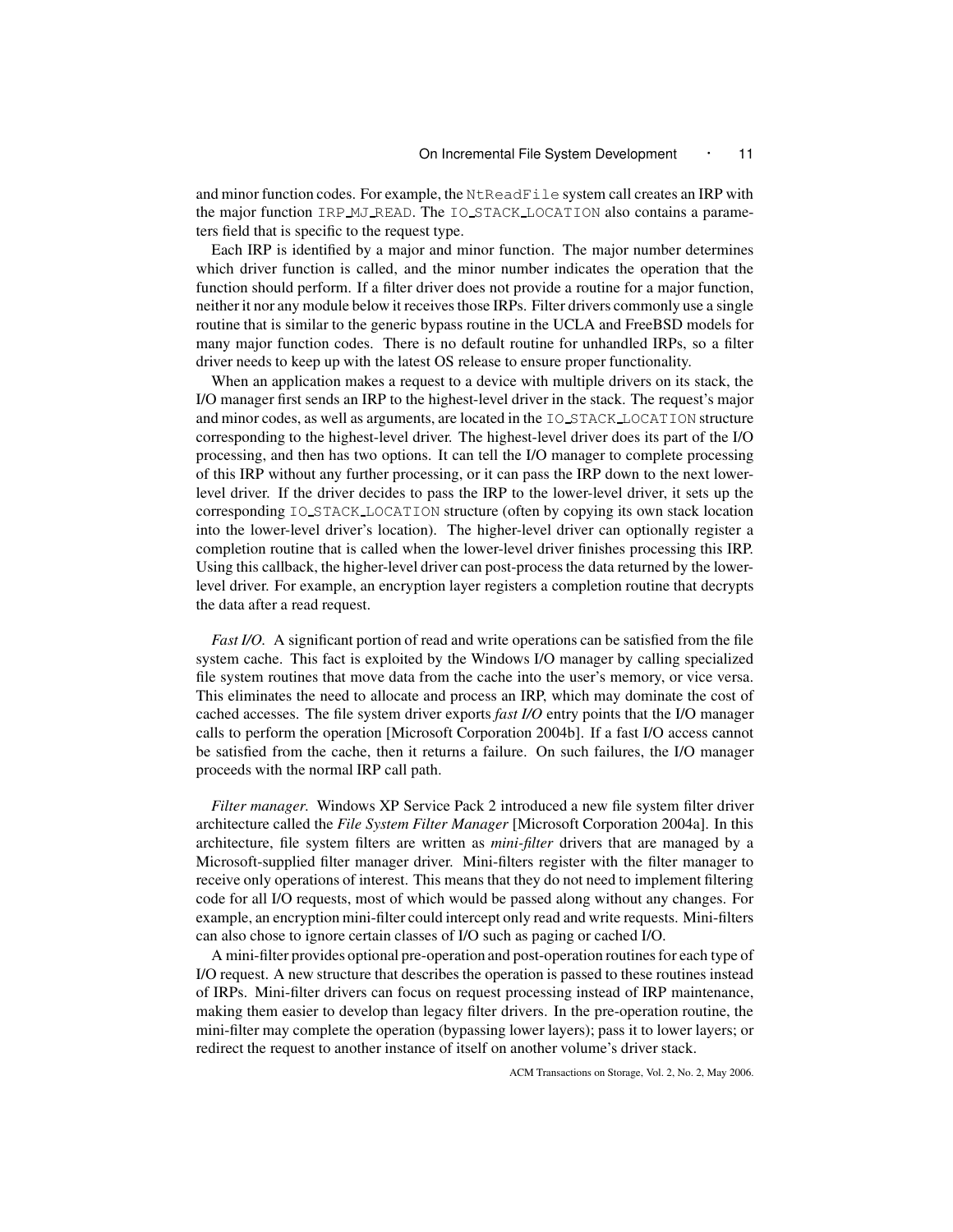|                              | <b>Rosenthal   UCLA</b> |       | <b>Solaris</b> | <b>FreeBSD</b> | Linux | <b>Windows</b> | <b>Windows</b> |
|------------------------------|-------------------------|-------|----------------|----------------|-------|----------------|----------------|
|                              |                         |       |                |                |       | <b>IRP</b>     | Mini-filter    |
| Architecture                 | Vnode                   | Vnode | Vnode          | Vnode          | Vnode | Message        | Function       |
|                              |                         |       |                |                |       | Passing        | call           |
| Designed for layering        | Yes                     | Yes   |                | Yes            |       | Yes            | Yes            |
| Linear stacking              | Yes                     | Yes   | Yes            | Yes            | Yes   | Yes            | Yes            |
| Fan-in stacking              |                         | Yes   | Yes            | Yes            | Yes   |                |                |
| Fan-out stacking             | Yes                     | Yes   | Yes            | Yes            | Yes   |                |                |
| Cache coherency              | Yes                     | Yes   |                |                |       | Yes            | Yes            |
| Attributes methods           | Yes                     |       | Yes            | Yes            |       | Yes            | Yes            |
| <b>Extensible operations</b> |                         | Yes   |                | Yes            |       |                |                |
| Default operation            |                         | Yes   |                | Yes            |       |                |                |
| Generic bypass               |                         | Yes   |                | Yes            |       | Yes            |                |
| <b>Embeds functionality</b>  |                         |       |                |                | Yes   |                |                |

Table I. A summary of the key properties of each layering model.

The filter manager provides several services to mini-filter drivers that ease development: context management for per-stream, per-open-file-handle, and per-driver data; a user-kernel communication channel; and temporary file name generation. However, the most important service that the filter manager provides is that it obviates the need for IRP maintenance.

In the Windows legacy model, filters cannot be unloaded, and a new filter can layer only on top of the highest driver on the driver stack. The newer filter manager can unload a mini-filter, and lets the mini-filter control its location in the stack using *altitudes*. An altitude is a fixed location in the stack (assigned by Microsoft), that identifies where in the stack a particular component is. Altitudes are designed such that a new filter can always be inserted between two existing filters. This not only provides flexibility to attach filters in the middle of the stack, but also allows them to fix their positions. For example, anti-virus filters must be above encryption filters so that the anti-virus filter can scan plain text data.

#### 3.5 Model Summary

Table I summarizes the key properties of each layering model that we examined.

- **Architecture**: The Rosenthal, UCLA, Solaris, FreeBSD, and Linux layering models are all vnode based. The Windows IRP model uses message passing and the Windows mini-filter model uses function calls.
- **Designed for layering**: The Rosenthal, UCLA, FreeBSD, and both Windows models were designed with layering in mind. The Solaris and Linux models were not, and therefore it is more difficult to develop layered file systems for Solaris and Linux than for the other models.
- **Linear stacking**: All models support linear stacking.
- **Fan-in stacking**: The Rosenthal model does not support fan-in stacking, because the push and pop interface prevents access to the lower-level layers. Both Windows models do not support fan-in stacking for similar reasons. The UCLA, Solaris, FreeBSD, and Linux models do support fan-in stacking.
- **Fan-out stacking**: The Rosenthal, UCLA, Solaris, FreeBSD, and Linux models all support fan-out stacking. The Windows IRP and mini-filter models do not, because they were designed specifically with linear stacking in mind.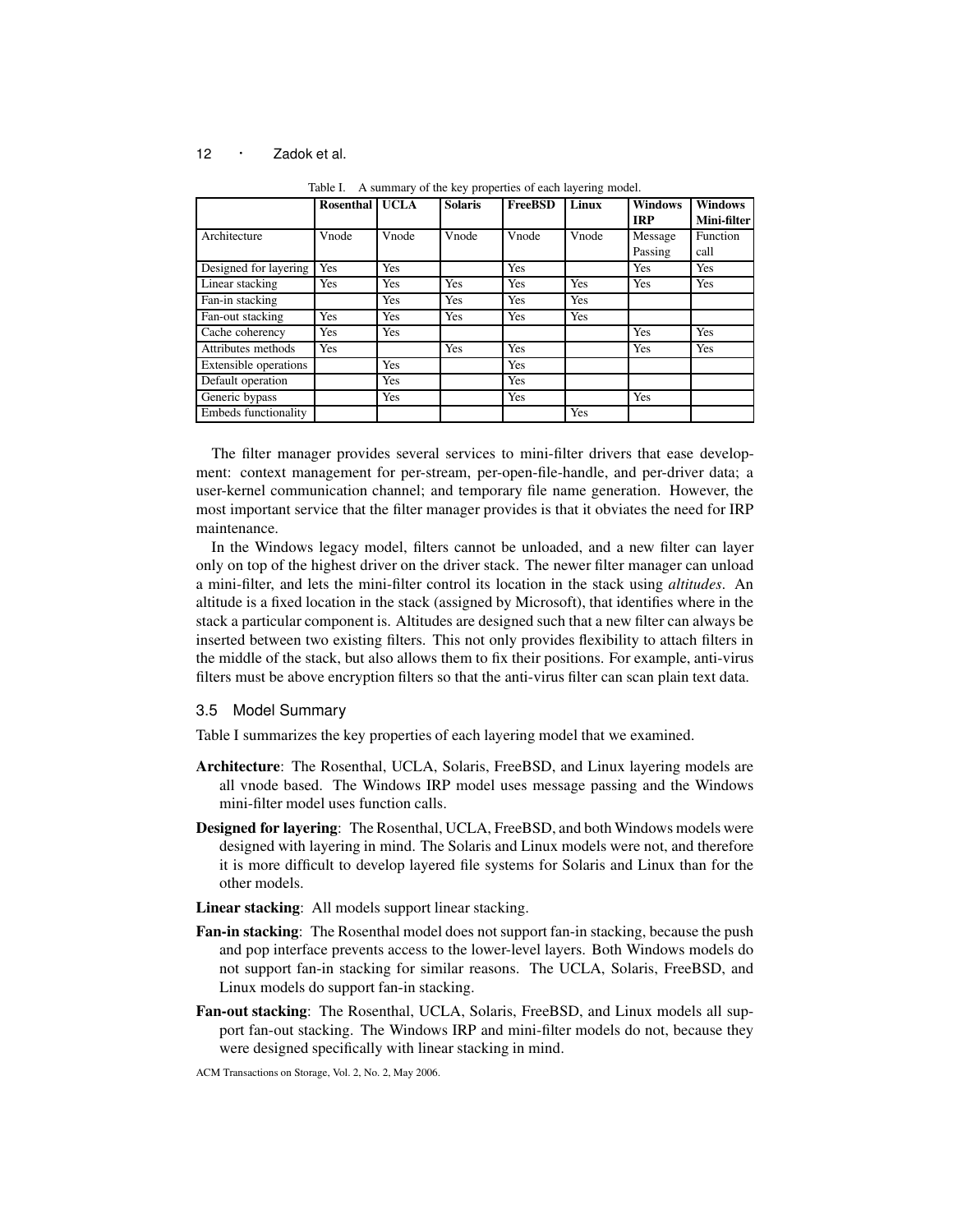- **Cache coherency**: The Rosenthal and both Windows models provide cache coherency naturally, because fan-in access is not possible (i.e., one higher-level layer and another lower-level layer cannot be accessed simultaneously). The UCLA model supports fanin access, but provides a stacking-aware cache manager that ensures cache coherency. The Solaris, FreeBSD, and Linux models do not provide cache coherency for fan-in access.
- **Attribute methods**: The Rosenthal model replaces all vnode attributes with methods. This allows layered file systems to modify these attributes easily, and eliminates cache coherency issues. The Solaris, FreeBSD, and both Windows models also have methods for attributes, whereas UCLA and Linux do not.
- **Extensible operations**: Only the UCLA and FreeBSD models allow file systems to add new vnode methods. The other models do not provide such extensibility.
- **Default operation**: The UCLA and FreeBSD models allow file systems to specify a default operation. If a file system does not define an operation, then the default method is called instead.
- **Generic bypass**: The UCLA and FreeBSD models encapsulate information in the VFS method calls so that layered file systems can use a generic routine to bypass most methods (by setting it as the default method). The Windows IRP structure provides similar encapsulation, so a single function can handle most layered operations. However, as Windows does not support a default operation, the programmer must still set each file system operation's function to this bypass function. The other models do not support a generic bypass method.
- **Embeds Functionality**: The Linux VFS embeds a significant amount of functionality within the VFS itself. This enables rapid development of standard disk-based file systems, but greatly complicates layered file systems, which must emulate the VFS. An improved design would be to provide generic functions that can be used by the diskbased file systems. Other models do not embed functionality to such a degree as Linux.

## 4. CLASSES OF LAYERED FILE SYSTEMS

In this section we divide layered file systems into five broad categories, starting with the least complex file systems and moving towards the most complex ones. For each category, we describe several applications and how the different layering models affect a particular class of file systems. In Section 4.1 we describe file systems that only monitor, but do not change their operations or arguments. In Section 4.2 we describe file systems that change file data, but not operations or meta-data. In Section 4.3 we describe size-changing file systems, which modify both data and meta-data. In Section 4.4 we describe file systems that change their operations. In Section 4.5 we describe fan-out file systems, which layer on several underlying file systems.

## 4.1 Monitoring

Monitoring file systems intercept operations and examine their arguments, but do not modify them. Examples of monitoring layers are tracing, intrusion detection systems (IDSs), and anti-virus. Monitoring file systems use linear layering as shown in Figure 1(a). Fan-in access as shown in Figure  $1(c)$  is inappropriate because accesses should not bypass the monitoring layer.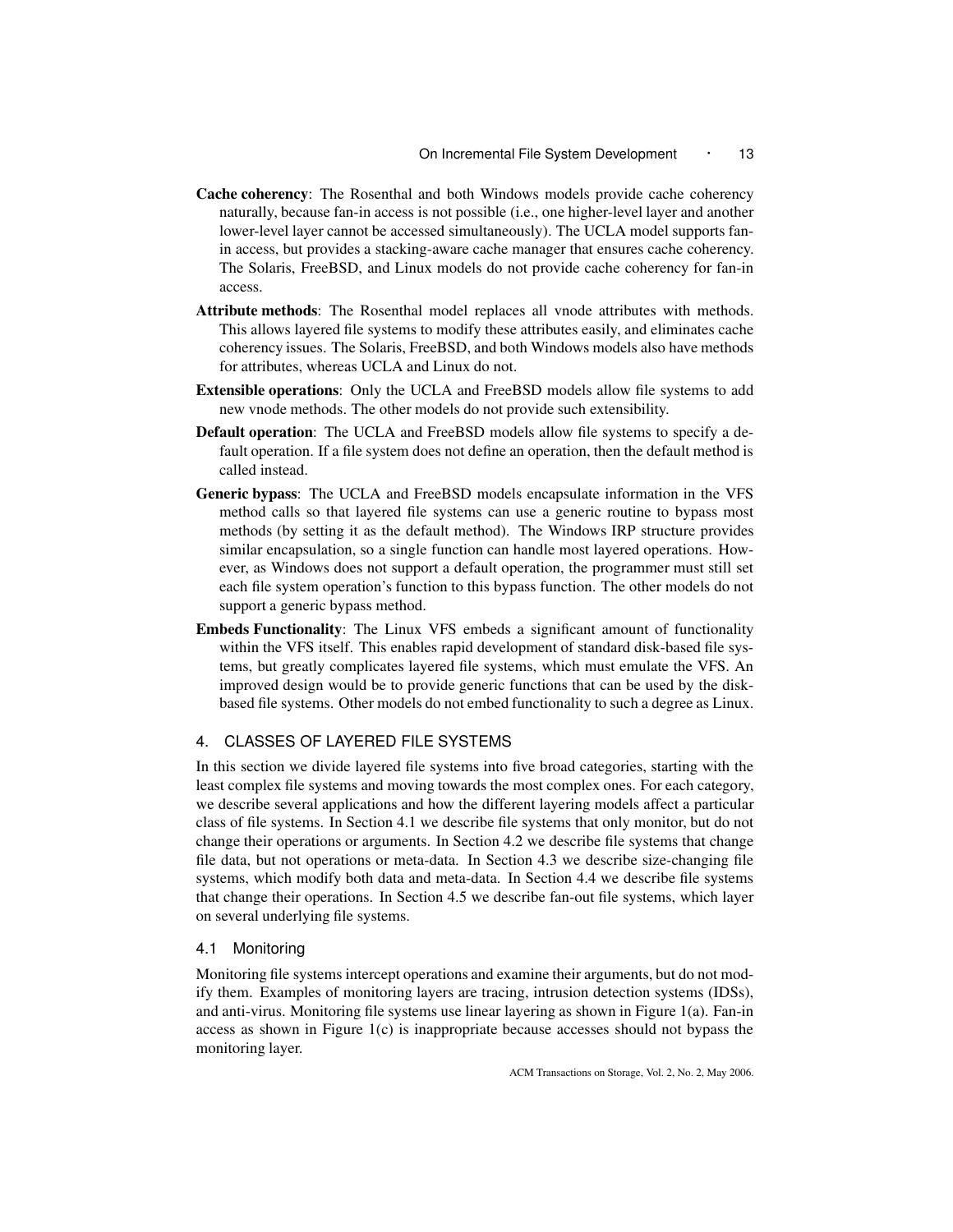Both tracing and IDSs need to examine a large subset of file system operations. For a tracing system, the operations' arguments are important to gain insight into application behavior. For an IDS, the arguments and processes are needed to determine which operations should be considered a sequence; and the arguments are needed to correlate one operation with other operations [Hofmeyr et al. 1998]. When tracing is used to gain insight into systems, performance is critical; the layered file system should be able to log the operations and timings.

The Rosenthal, UCLA, and Unix models are all suitable for tracing to varying degrees. In all three of these models, simple linear layering can be used. Because fan-in access is not required, the Rosenthal and Unix models do not suffer from cache coherency issues. The Rosenthal model has fixed operations vectors, which means that for simple pass-through layering, each operation requires its own function. On the other hand, as all vnode fields are accessed through methods in the Rosenthal model, no vnode access information is lost. The Solaris model is similar. Because the UCLA model it is extensible, the vast majority of operations can be traced with only a single generic routine. The UCLA model passes meta-data to the operation, so operation names (or unique identifiers) and vnodes can be logged. On the other hand, vnode fields may still be accessed without the tracing layer's knowledge. The Windows model is similar to the FreeBSD and UCLA models in that a single routine can generically pass an IRP to the layer below. It does not expose information in the vnode fields (on Windows the fields are stored in a file control block), so the tracing system has full access.

The Linux VFS makes tracing more difficult. Fields are directly accessed by the VFS, without method invocations. The Linux VFS interface is also asymmetric. There are several maintenance routines (e.g., removing a tree rooted at a particular dentry from the name space) that the VFS calls, which cannot be passed to the lower-level file system. After certain events occur (e.g., reference counts reach zero), the VFS calls these methods and they cannot be intercepted by the tracing layer. The FreeBSD VFS provides the best support for tracing. The vnode fields accessed only through method invocation, and it is possible to use a generic tracing routine, because FreeBSD packs arguments and meta-data about those arguments into a structure.

Anti-virus file systems need to examine only a small subset of operations. For example, many commercial virus scanners only intercept exec and either open or close [Network Associates Technology, Inc. 2004; Sophos 2004; Symantec 2004]. Other virus scanning layers intercept read and write. The UCLA, FreeBSD, and Windows models make this trivial because the rest of the operations can be serviced by a generic bypass routine. The Rosenthal, Linux, and Solaris models require layered implementations for each routine.

Anti-virus systems must be able to access the file data. When using an open, close, or exec method for virus scanning, this requirement boils down to the ability to read an open file from the kernel. Each model easily provides this functionality. In the Rosenthal, UCLA, and Unix models, the anti-virus layer can make simple VFS function calls. In the Windows model, instead of using function calls, IRPs are generated within the layer's completion routine for the open or close. Unfortunately, generating these IRPs is difficult and error-prone. Using the new filter manager architecture, it is possible to create a brand new file handle that directly accesses the lower-level layer using the newly introduced filter manager calls that are similar to the standard in-kernel file-access API.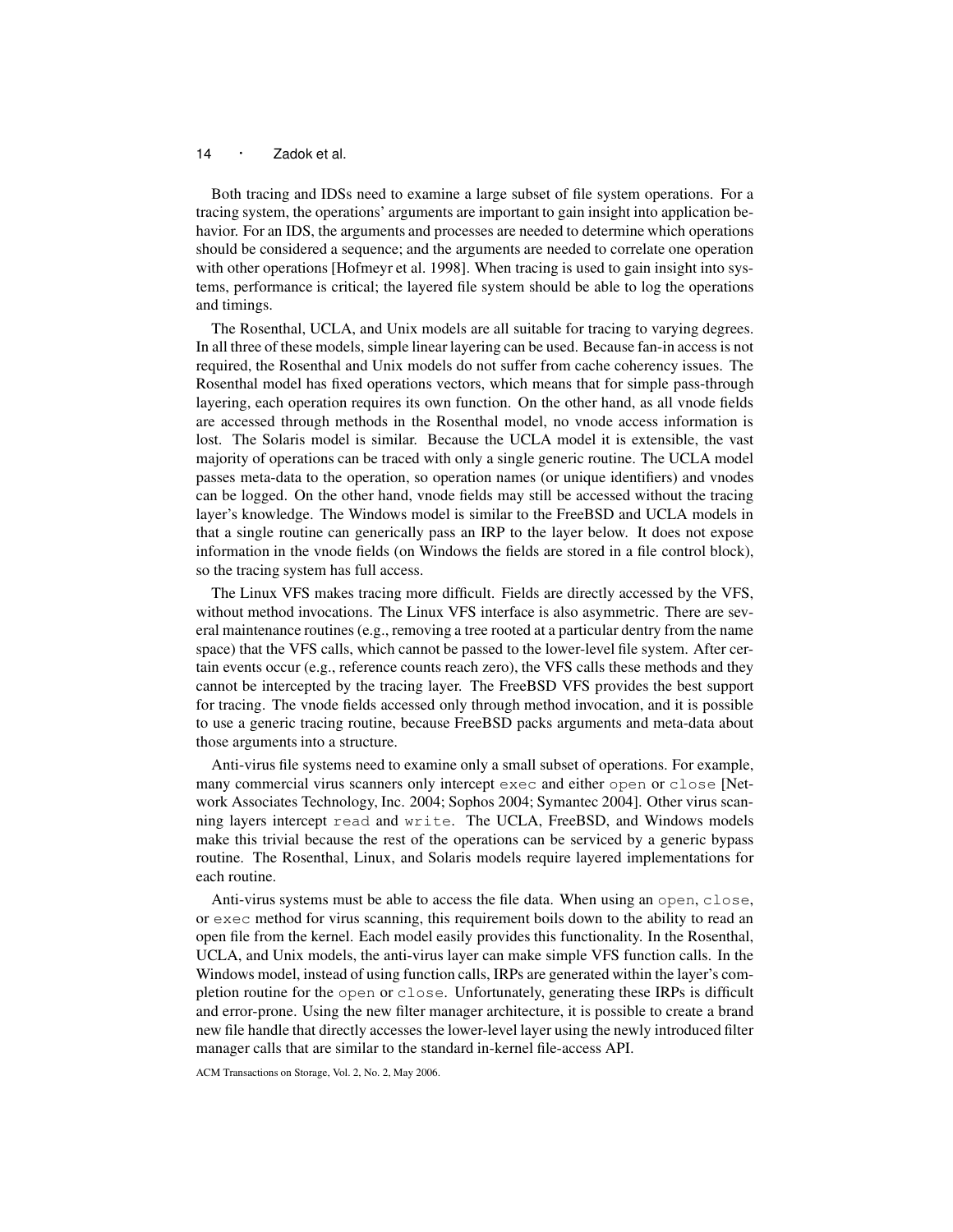When using read and write, things become more complex, particularly for mmap operations where all data-oriented operations need to be intercepted. The Rosenthal model provides for intercepting page data by enforcing the rule that only the top-level file system may cache pages, and all page-based operations go through the top-level object. In the UCLA model, file systems can use *page flipping* to efficiently move pages that do not change between layers. In Linux, each memory region in a process, called an *address space*, has its own operations vector and *host* (i.e., the inode or other object that the region represents). Each page belongs to precisely one address space. The page structure points to its address space's operations vector. This means that to intercept mmap operations, a layered file system must maintain its own pages. Using traditional layering, this effectively halves the cache size. Recently, we have employed a method similar to UCLA's *page flipping* [Joukov et al. 2005]. Wrapfs allocates its own page, but then replaces its own address space's host with that of the lower-level layer. The lower layer then fills in Wrapfs's page without the need to allocate a separate page. In FreeBSD and Solaris, page-based operations are part of the vnode; therefore, interception without double caching is simpler. Windows uses a single path for read and write system calls and mmap; therefore, intercepting the read and write IRPs is sufficient.

Many monitoring file systems require complex algorithms. For example, an anti-virus algorithm scans data for signatures or uses other complex heuristics. It is often preferable to run complex portions of code in user-space, but the rest of the file system in the kernel (for improved performance). We have used several methods to enable this communication on Linux. In our Elastic Quota file system, we needed to store a persistent mapping from inode numbers to names, to locate all instances of a given file. We chose to use the BDB database [Seltzer and Yigit 1991], but at the time it only ran in user-space. We used a Linux-specific *netlink* socket to send messages from the kernel to a user-level program, which manipulates the BDB database accordingly. The Windows Filter manager supports an abstraction called a *communication port* that is similar to a netlink socket. We also used another more generic option: a character device driver. The kernel can enqueue messages that are returned on read and execute functions during the write handler. As character devices are available on most Unix systems, this approach is portable in that the same user-level program can run on several OSes. FUSE (Filesystem in Userspace) uses a similar approach [Szeredi 2005].

#### 4.2 Data Transforming

One of the most common types of a data-transforming layer that does not change the data's size is encryption [Corner and Noble 2002; Halcrow 2004; Wright et al. 2003] (for sizechanging transformations, see Section 4.3). Data transformations have similar requirements to monitoring read and write, but for efficient backup they should additionally support fan-in access as shown in Figure 1(c). Fan-in access results when a layered file system is mounted on one path, but the underlying data is still available through a separate path. For example, when using a compression layer, user applications must go through the compression layer so that they can process uncompressed data. For performance, a backup system should bypass the compression layer and write only the compressed data to tape.

Rosenthal's model, UCLA's model, Linux, and Windows easily support modifying the data on the read and write paths (or equivalent page-based ones). Neither FreeBSD nor Solaris include layered file systems that modify the data, but the FiST templates for FreeBSD and Solaris do support data modification.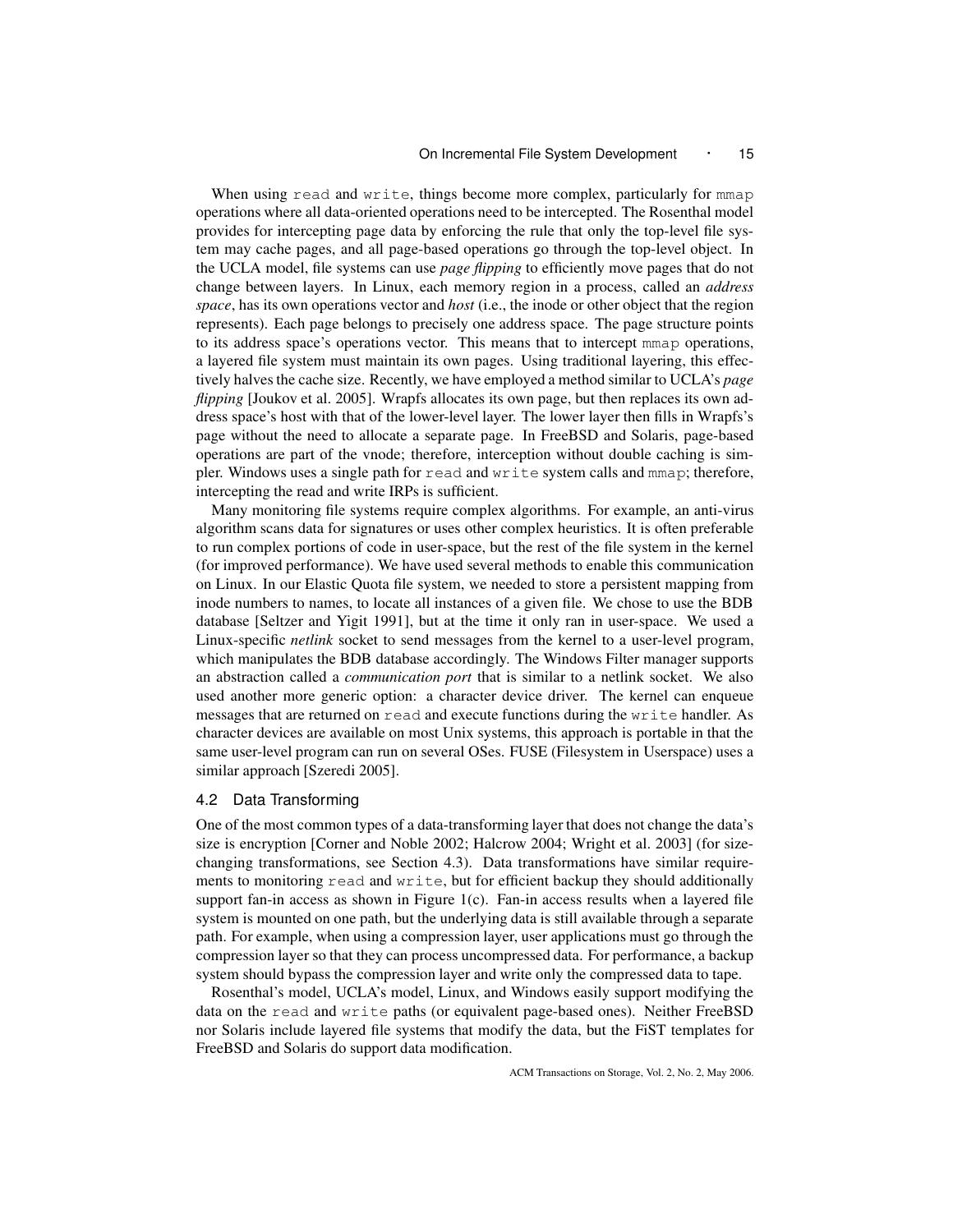Rosenthal's model is not compatible with fan-in, as lower-level vnodes cannot be directly accessed, because each vnode is essentially an alias for the top-level vnode. Therefore it should not be used for data-transforming file systems. The Windows model suffers from a similar disadvantage: all accesses are routed through the highest-level filter driver, so it also cannot support fan-in access. UCLA's cache coherence model supported fan-in layering. The FiST templates support fan-in access, but without the cache coherence provided by the UCLA model: if a page is independently modified in the higher-level and lower-level layers, then updates may be lost.

On Linux, attributes (e.g., size or permissions) may also be out of sync between the higher-level and lower-level layers; this is because the attributes are copied only after certain operations that write the data. This means that if lower-level attributes are modified, the higher-level layer does not reflect those changes until the file is modified through the higher-level layer. On FreeBSD and Solaris, this is not an issue because the vnode does not contain attributes but instead uses a getattr method to retrieve the attributes.

Sparse files contain regions that have never been written, called *holes*. When data from a hole is read, the file system returns zeros. For data transforming file systems (e.g., encryption), it is possible for zeros to be a valid encoding (e.g., ciphertext) [Halcrow 2004; Zadok and Nieh 2000]. This means that if a data-transforming file system reads zeros from the lower-level file system, then it decodes them and returns incorrect data. In FreeBSD, a vnode operation called bmap maps a file's logical block number to a physical block. If the logical block is a hole, then  $-1$  is returned. Using bmap, a layered file system can determine if a page is indeed a hole, or actually filled with zeros. Linux also has a bmap vnode operation, but it is deprecated. Solaris's UFS uses a similar function, but it is not exported by the VFS. Unfortunately, the bmap function is not always defined (e.g., NFS has no bmap operation), therefore bmap is not a portable method of determining whether a given page is a hole. To solve this problem, data-transforming file systems often prevent sparse files from being written. If a write takes place past the known end of the file, then zeroes are transformed (encrypted) and the transformed data is written from the current end of the file to the point where the write after the end of the file occurs (i.e., the holes are filled in). Unfortunately, filling in these holes can markedly reduce performance for some applications that rely on sparse files (e.g., certain databases).

#### 4.3 Size Changing

Some transformations of file data result in changes to its size. A simple example is compression: layered compression file systems reduce the overall size, which saves storage space and transmission bandwidth. Such file systems require transformation algorithms that take a certain number of bits as input and produce a different number of bits of output. We refer to these algorithms as *Size Changing Algorithms* (SCAs) [Zadok et al. 2001]. Most SCAs involve whole streams of input data, such that the reverse transformation requires the entire output. For example, if compressing 4,096 bytes produces 3,000 bytes of output, then those exact same 3,000 bytes need to be decompressed to reconstruct the original data.

Several SCAs have been implemented as extensions to existing disk-based file systems. Windows NT supports compression on NTFS [Nagar 1997] using a filter driver. E2compr [Ayers 1997] is a set of patches to Ext2 that adds block level compression. The disadvantages of these methods are that they work only with specific OSes and file systems. A file system layer that implements an SCA can be used with any existing file system.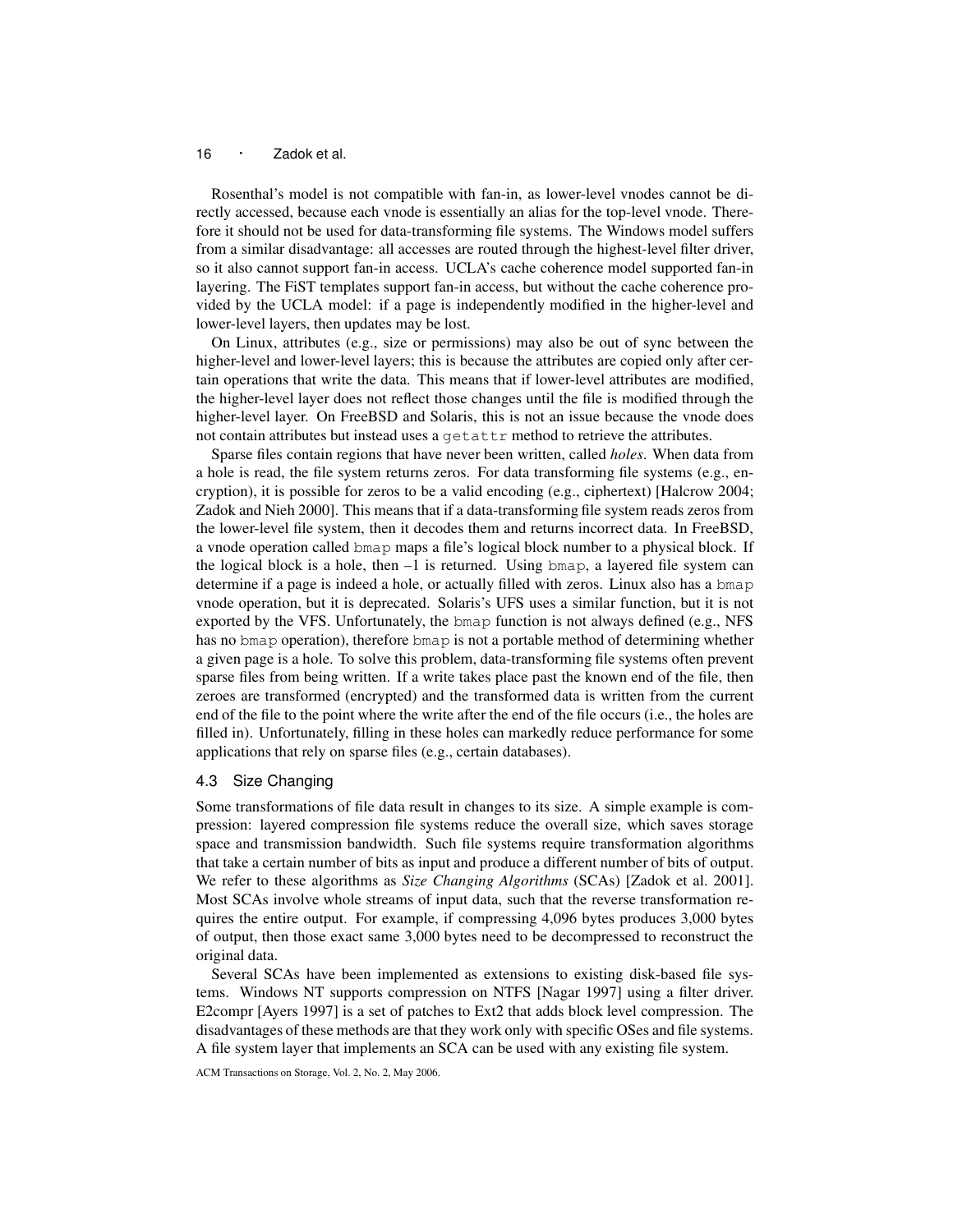Supporting SCAs at the layered level is complicated because they change the file size and layout, thereby requiring maintenance of additional mapping information between the offsets for each file in the different layers of the file system. If not designed carefully, this mapping information could cause additional processing and I/O, significantly affecting performance. For example, if an encryption file system encrypts one page at a time, but the encryption algorithm produces more than one page of output, then three challenges arise. First, a single page at the encryption level represents more than one page in the lower level file system. Therefore a read request for one page results in two pages of I/O at the lowerlevel, increasing the possibility for bugs and poor performance. Second, the precise offset to read needs to be determined by the offset mapping information, because different pages may have different output sizes. Third, when retrieving file attributes (e.g., using stat), the encryption file system should display the logical size at the higher-level, not the size from the lower layer. This means that each getattr operation (or lookup on Linux) needs to access the mapping information to find out what the decrypted size is. Therefore, it is crucial to access offset mapping information persistently and efficiently.

Fast indexing [Zadok et al. 2001] provides SCA support in layered file systems. It uses estimation heuristics and optimizes performance for the more common and important operations (e.g., reads or appends), while rarely executed operations (e.g., overwriting data in the middle of the file) may incur greater overheads. Fast indexing stores each file's SCA-mapping information in an *index file*. This file serves as a fast meta-data index into the encoded file. The fast indexing system encodes and decodes one or more pages at a time. The offsets of the pages within the encoded file are stored as a table in the index file. When reading the file, the index file is consulted to determine the size of the decoded file and the offsets to read within the encoded file.

#### 4.4 Operation Transformation

Many features can be implemented by transforming data or meta-data, but certain advanced features like versioning require transforming the operations themselves. For example, to maintain versions of files at the file system level, operations like write, unlink, etc. must be transformed into a copy or a rename at the layered level. While transforming operations, it is important that the semantics of the OS are maintained. For example, if unlink is called in Unix and it returns successfully, then the object should not be accessible by that name any more. One way to maintain the OS semantics while not exactly performing the operation intended, is to transform one operation into a combination of operations. For example, to preserve the data of a file after it is unlinked, the unlink operation could be transformed to a copy and then invoke an unlink. In Windows, operation transforming is easier because there is no notion of a vnode structure. Instead, each operation takes the full path name (or open file handle) of an object. The path name can then be changed using simple string manipulation before it is passed down to the lower level.

To transform operations, the argument set of one operation must be transformed into the argument set of the new operation. The relative ease of these transformations depends on the implementation of the vnode interface. In Linux, the dentry cache allows an object's parent to be referenced, which means that one can traverse the dentry structure until the root dentry is reached. This can be used to reconstruct paths, or to operate on an object's parent (e.g., to manipulate objects with rename and unlink, you need to access the parent directory). FreeBSD and Solaris do not have a parent pointer from their vnode objects, which can make these operations more difficult. For example, in FreeBSD union mounts,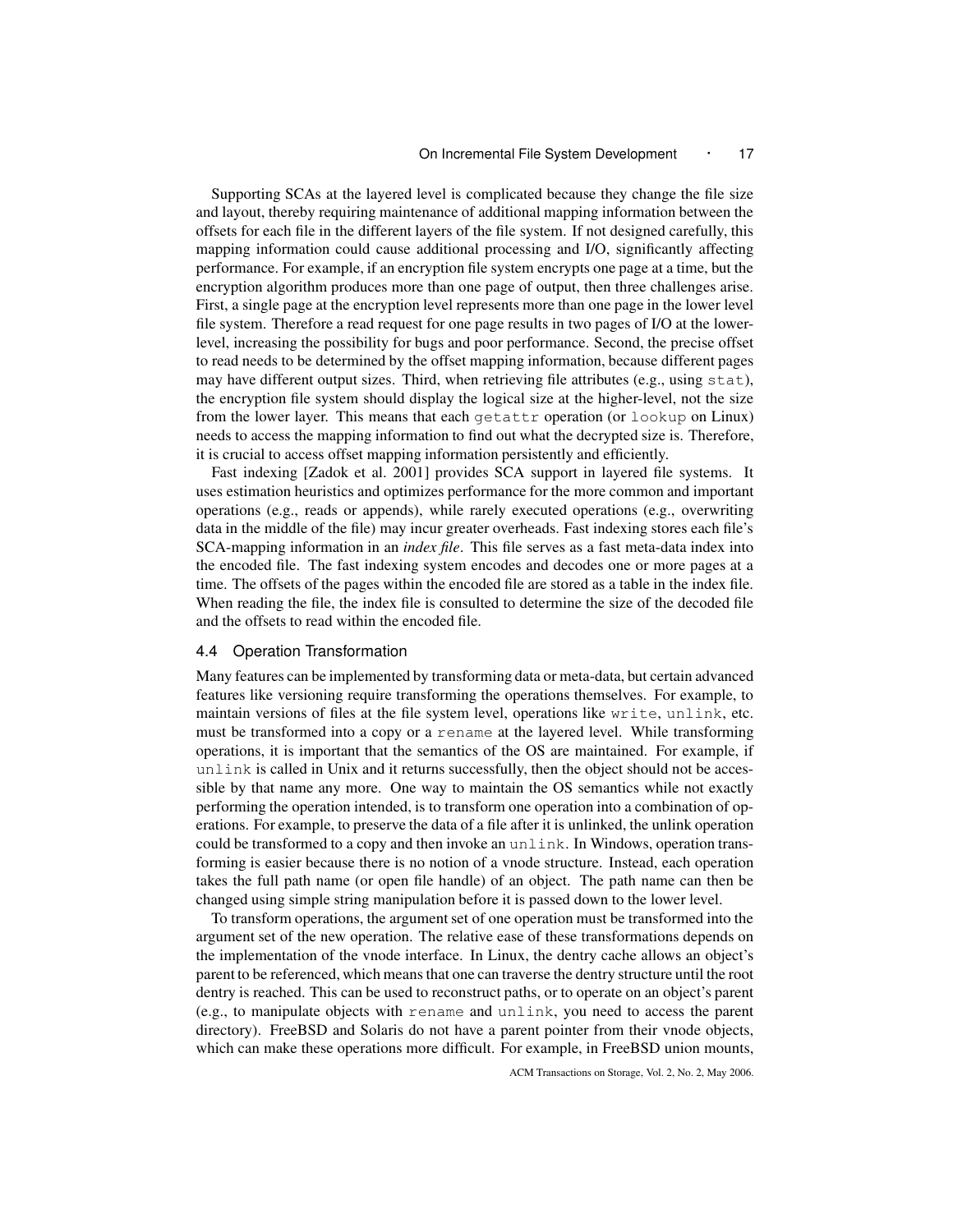the vnode private data includes a pointer to the parent vnode, to simplify the lookup of ".." [Pendry and McKusick 1995].

Having many different types of VFS objects in Linux (file, dentry, inode, etc.) makes operation transformation at the layered level more difficult. Many operations take different kinds of objects as arguments, which necessitates the conversion of one type of object to another when transforming the operation. Some of these conversions are even impossible. For example, in Linux, it is not possible to transform a memory-mapped write into a copy, as a memory-mapped writes take the inode object as argument, whereas copying requires the dentry object to open a file, and there is no support for converting inodes to dentries in the Linux vnode interface. This scenario occurs in versioning file systems that needs to perform copy-on-write for creating new versions [Muniswamy-Reddy et al. 2004]. In FreeBSD and Solaris, almost all operations take a vnode as an argument, so transforming the operations is simpler. Similarly, in Windows, all operations are implemented in terms of path names and file objects, so converting between objects is simpler.

#### 4.5 Fan-Out File Systems

A fan-out file system layers on top of several lower-level file systems called *branches*, as shown in Figure 1(b). An object in a fan-out file system represents objects on several lower-level file systems. Fan-out file systems still need to deal with all of the previously mentioned issues and two more key challenges. First, each operation on the fan-out level may result in multiple lower-level operations. This makes guaranteeing each operation's atomicity difficult. Second, the VFS often uses fixed-length fields that must be unique. This complicates mapping between upper and lower level VFS objects and fields.

Each VFS operation should be atomic, but an operation on a fan-out file system may involve several underlying branches. For example, to remove a file in a fan-out mirroring file system, it must be removed from each underlying branch. If the removal fails on any branch, then this partial error needs to be handled. Rosenthal proposed that transactions would be necessary to handle these conditions [Rosenthal 1992], but did not implement them. Adding transaction support to the OS would require significant and pervasive changes to many subsystems, not just the VFS. For example, process control blocks contain pointers to open files. If a transaction that created a file were to be aborted, then those pointers need to be removed from the process control block. Instead, fan-out file systems have implemented their own specific policies to minimize the non-atomicity of their operations. For example, UCLA's Ficus system is designed to support disconnected replicas and resolve conflicts [Guy et al. 1990]. FreeBSD's union mounts avoid partial failures by allowing writes only to one branch [Pendry and McKusick 1995]. In our unification file system, we have carefully ordered operations such that we defer changing the user-visible union until the very last operation [Wright et al. 2006]. If the operation succeeds, then the whole operation returns success and the union is modified. If the last operation fails, then the underlying branches may have changed, but the overall view remains the same. Transactions are gaining more acceptance as an OS primitive [MacDonald et al. 2002; Microsoft Corporation 2004c], but even if fully integrated into an OS there are still cases in which transactions will not be sufficient. For example, if one branch is located on an NFS file system, then transactions cannot be used reliably because NFS does not support transactions.

Many VFS fields have a fixed length that cannot be extended. This is true of the Rosen-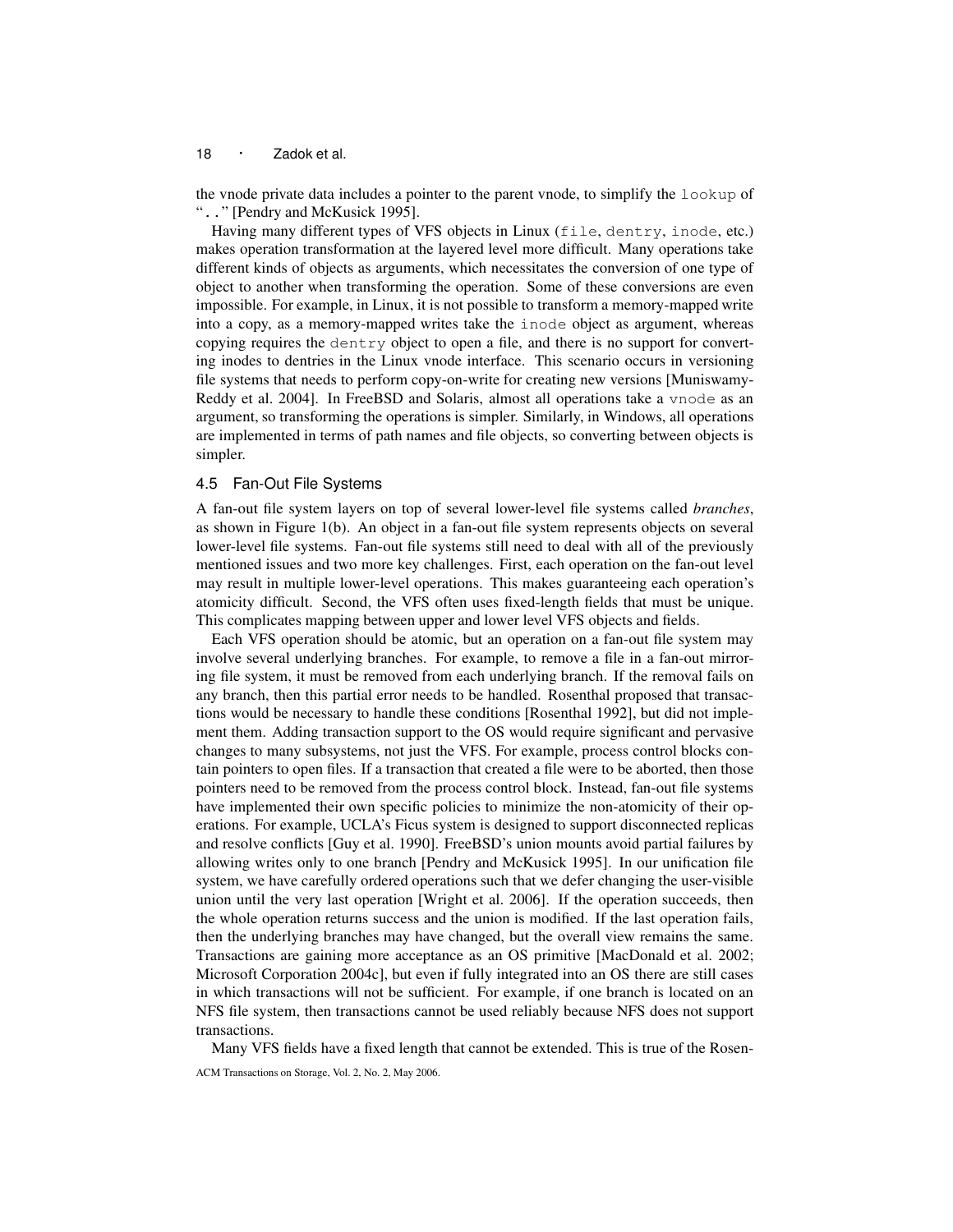thal, UCLA, Solaris, FreeBSD, and Linux models. For example, inode numbers are commonly 32-bit integers. They are used by user-space processes and other kernel components to identify a file uniquely (e.g., tar only writes one copy if two files have the same inode number). Any file system may use this entire address space; so if two file systems are combined, then there is no direct way to compute a new unique inode number based on the existing inode numbers because there are no remaining bits to distinguish between the two file systems. Directory offsets record at what point a process is when reading a directory. In a traditional directory, the offset is a physical byte-location in a file, but in more modern directory structures, such as HTrees [Phillips 2001], the offset is actually a small cookie. Using this cookie, the file system can resume reading a directory from where it left off. A fan-out file system cannot use any additional bits to record in which branch to resume the directory-reading operation. Both of these problems could be alleviated if instead of allocating fixed-size units for identifiers, the VFS supported variable-sized arguments. A fan-out file system that needs extra bits could simply concatenate its own information with that of the lower-level file system.

The Windows model has fan-out problems because it was designed for linear layering. To support fan out, a filter driver must be interposed on each branch's driver stack. When an I/O request is received on any stack, it must be sent to the lower-level driver on each driver stack. Because the filter driver is interposed on each volume's driver stack, each of the volumes becomes an alias for the fan-out file system. Because Windows does not support fan in, each of the lower-level volumes is now inaccessible; this may limit some applications of fan-in file systems (e.g., when running a snapshotting file system, programs and another instance of the filter driver could not access older snapshots).

When using the Windows filter manager, creating instances of a mini-filter is controlled by the filter manager. A single mini-filter instance cannot be interposed on multiple volumes, so a separate instance is needed for each volume stack. This makes fan out more difficult to implement with the filter manager, but the IRP model is still available. To support fan out, a mini-filter can duplicate the I/O request and send it to the lower-level layer. The original request can then be redirected to another instance of the driver on a different volume's driver stack. Having two separate instances of the driver complicates development of fan-out file systems on Windows more so than Unix.

#### 5. USEFUL VFS AND OS FEATURES

We developed over twenty layered file systems on a range of OSes for more than a decade. During that time, we have repeatedly come across several deficiencies in file system and OS infrastructures. In this section we categorize these limitations into seven general problems (the first five of which we have solved or worked around). With each category, we also discuss enhancements to existing file system and OS infrastructures that would aid in easier development and improved performance of layered file systems. In Section 5.1 we discuss persistently storing extra meta-data. In Section 5.2 we discuss missing interception points. In Section 5.3 we discuss access control. In Section 5.4 we discuss cache management. In Section 5.5 we discuss collapsing layers. In Section 5.6 we discuss the last two issues: intents and file serialization.

#### 5.1 Persistently Storing Data

Layered file systems often need to store information persistently on disk for various scopes: per–file-system, per-directory, or per-file. For example, a simple integrity-checking file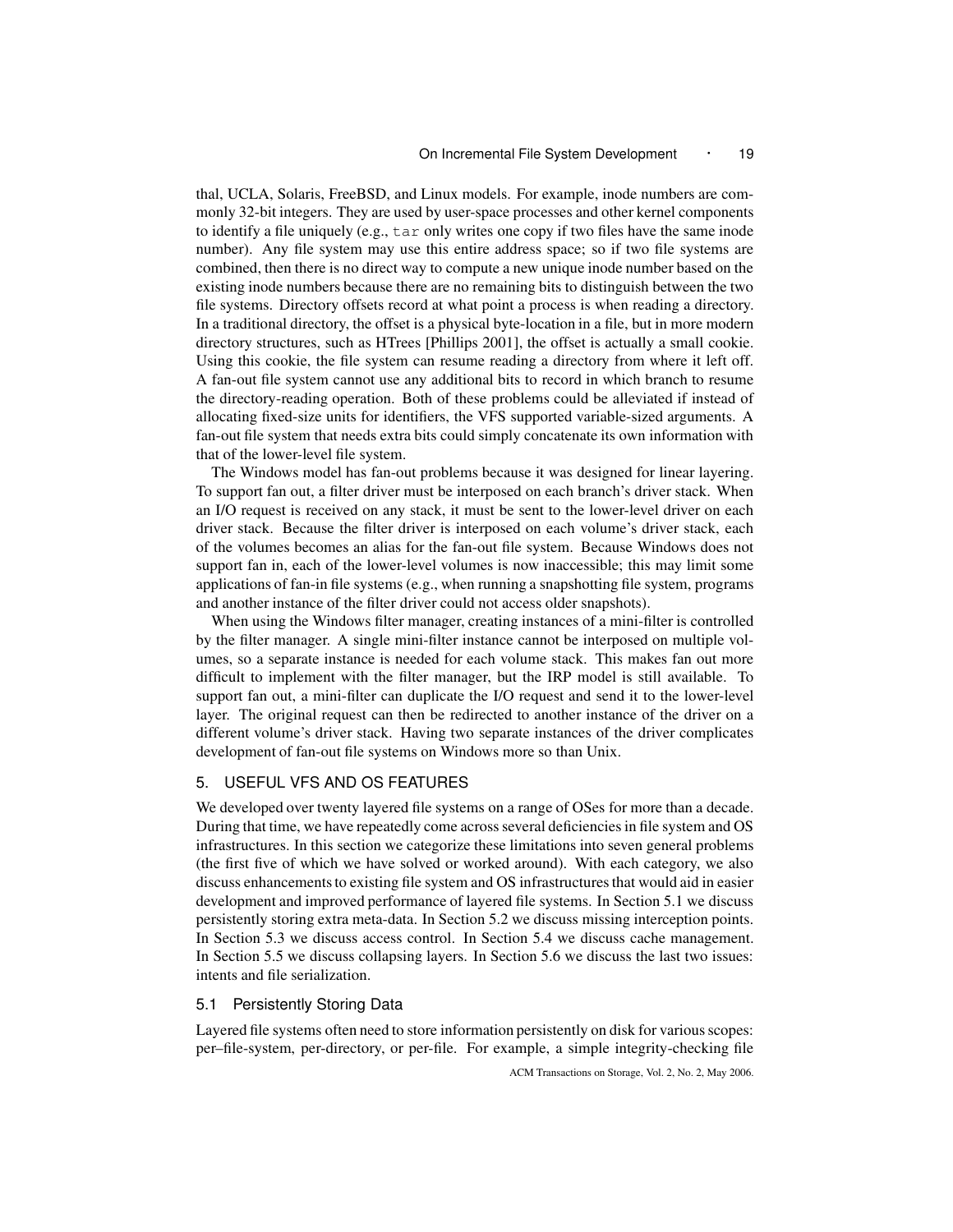system that performs checksumming on file data needs to store the checksums in a persistent manner. An encryption file system needs to store the encryption algorithm and parameters on a per-mount basis. The same encryption file system may store security policies for file trees on a per-directory basis. Layered file systems most commonly use per-file data. For example, file system layers that perform size-changing transformations persistently store the mapping information for each file. Often, per-file data is accessed during critical regions of read or write. For example, a checksumming file system accesses the checksum associated with a file (or page) during every read and write. Therefore, persistent data must be accessed efficiently. The persistent data storage method adopted, in addition to being efficient, should also be easy to implement, and transparent to the other layers. In the rest of this section we describe some methods we have used to store persistent data, and suggest new OS facilities to improve persistent storage by layered file systems.

*Unused fields and bits.* Some lower-level file systems (e.g., Ext2) have unused inode bits or fields that layered file systems can take advantage of. These flags can be used by layered file systems in a transparent fashion to store file-specific information. Elastic Quotas [Zadok et al. 2004] use the no dump bit in Ext2 inodes to differentiate between two classes of files. While this method has good performance, the layered file system must be tailored to a specific lower-level file system. This violates the general design goal of layering: to support a wide range of lower level-file systems transparently; but performance benefits sometimes justify its use.

*Parallel files.* The parallel file method stores per-file data in a separate file  $F'$  for each file F [Muniswamy-Reddy et al. 2004; Zadok et al. 2001]. Parallel files are used in our compression file system for size-mapping information and in our versioning file system for per-file policies. Parallel files are easy to implement; however, we found three disadvantages to this approach. First, having two physical files for each regular file in a file system requires double the number of in-memory objects, on-disk inodes, and directory entries. Second, a good naming scheme for parallel files is required, but even with the best naming scheme, a user might want to create a regular file with the same name as the parallel file. Because the name of the parallel file has to be larger than the actual filename for correctness, it shortens the effective MAX PATH limit. Third, journaling file systems provide only per-file consistency. Because the consistency semantics of parallel files span more than one file, journaling cannot provide consistency between  $F$  and  $F'$ .

*Interspersed data.* Another option is to embed persistent data in the main file, so that extra objects are not needed. Efficiency and access patterns often dictate the data embedding method: at the end of the file, at the beginning of the file, or spread out throughout the file. Placing persistent data at the end of the file is useful for append-mostly access patterns. However, that data should be small (e.g., an integer) to avoid having to rewrite too much data at the end of that file. Placing persistent data at the beginning of the file is useful for sequential read patterns, because the extra data can be read before the main file is read. However, if the size of the data is not a multiple of the page size, this complicates the computation of offsets into the main file's data. The most flexible technique is to spread the data evenly throughout the file and to align it on page boundaries. The two advantages here are that meta-data pages could be easily computed and meta-data can be efficiently read separately from the data pages of the main file. The main disadvantage is that this persistent meta-data should fill most of the extra pages, so space is not wasted. We used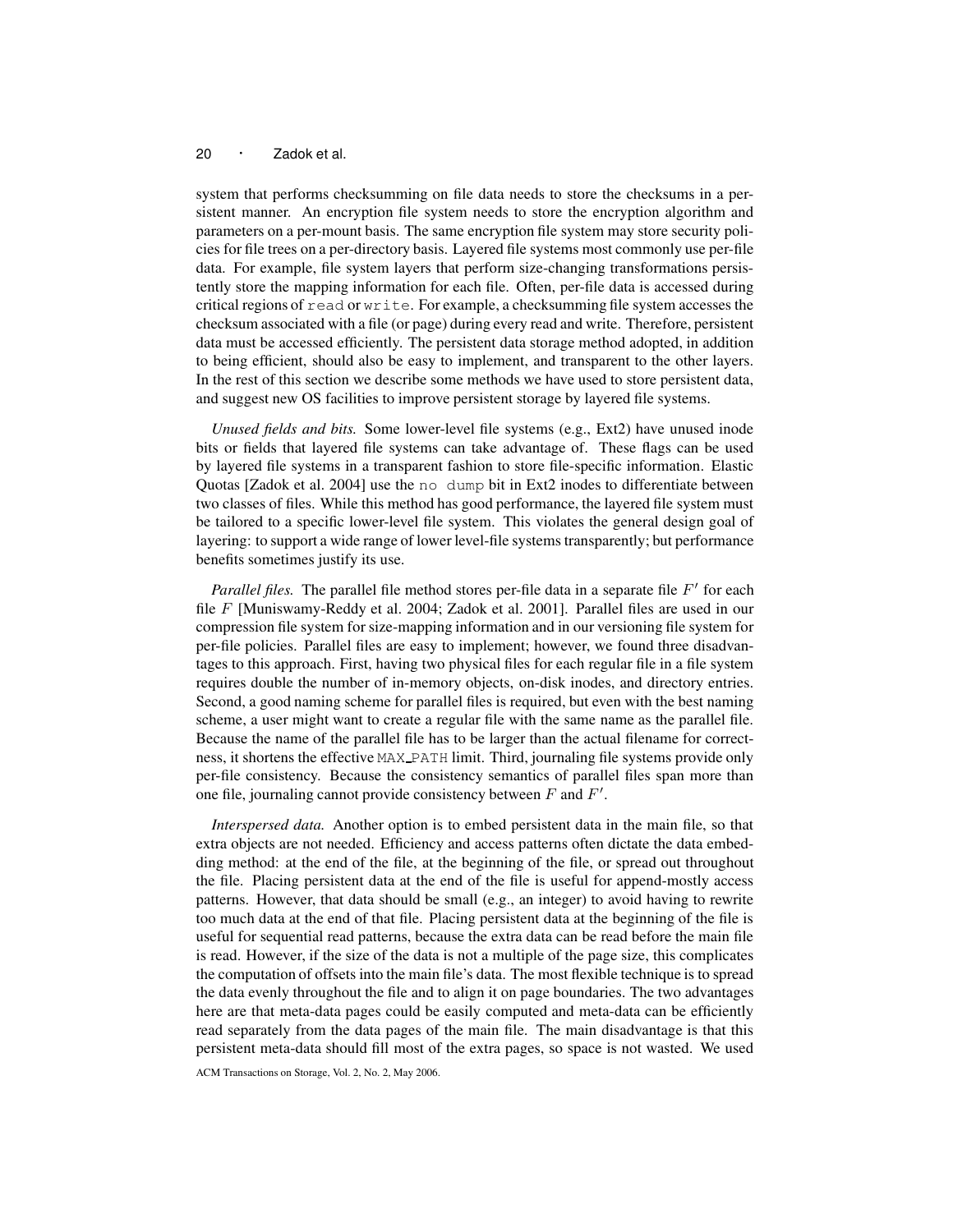this technique twice. Our encryption file system stores integrity checksums throughout the file, and our RAID-like layered file system (RAIF [Joukov et al. 2005]) stores parity information, stripe size, and more.

For example, in our encryption file system, with a 160-bit SHA1 hash, 204 hashes fit within a single 4KB page, so every  $205<sup>th</sup>$  page is a checksum page. With this method, we can easily compute the original file size and the index of any given page. Because each upper-level page corresponds to precisely one lower-level page, there is no unnecessary I/O. The main disadvantages with this method is that to access any one of the 204 pages requires access to the checksum page, and that the OS may turn off read-ahead because file access is no longer sequential.

*In-kernel databases.* KBDB [Kashyap et al. 2004, TR] is our port of the Berkeley DB [Seltzer and Yigit 1991] to the Linux Kernel. Berkeley DB is a scalable, transactionprotected data management system that stores key-value pairs. I <sup>3</sup>FS, our layered integritychecking file system, uses in-kernel databases to store the policies and checksums associated with each file [Kashyap et al. 2004, LISA]. KBDB has two advantages for persistent storage: (1) it provides a common and easy-to-use interface for complex data structures like B-trees and hash tables, and (2) it is portable across systems as data can be backed up by simply copying the database files. The main disadvantage of using KBDB is that to achieve good performance, the schema must be carefully designed and the database parameters must be tuned through experimentation.

*Extended Attributes.* Extended Attributes(EA) associate arbitrary name-value pairs with each file. They can be used to store information like ACLs or arbitrary user objects. On Linux, Ext2, XFS, and Reiserfs support extended attributes using a common API. FreeBSD's FFS also supports extended attributes, but with a different API. Layered file systems can use the EA interface to store persistent per-file data. However, there are two key disadvantages of using EAs. First, each file has a limited space for EAs (e.g., 4,096 bytes on Ext2). Second, each file system's EA implementation has distinct performance and storage properties. We have developed a generic EA file system layer (called EAFS) that provides EA support for any existing file system with no practical limits to the number or size of EAs.

*Data streams.* NTFS supports multiple named data streams for a file. Each stream can be opened and accessed as if it were a separate file. When mounted over NTFS, layered file systems can use streams to store persistent data associated with files, but streams cannot be transparently used on different file systems. Streams are also unavailable on Unix.

*New OS features.* Clearly, each of the methods we have adopted for storing data persistently have their own advantages and trade-offs in terms of performance, portability, and extensibility. Lower-level file systems should provide more efficient and extensible persistent meta-data storage for other OS components, including layered file systems.

The meta-data management mechanism of on-disk file systems should be made extensible. Extended attributes should be generalized across file systems, without size limitations. For example, a reasonably sized ACL and per-user encryption keys for a layered encryption file system may not fit within a single 4KB block. EAs should also have predictable performance requirements across lower-level file systems (e.g., some file systems perform well with many duplicate EAs, but are poor for searching; others have efficient search but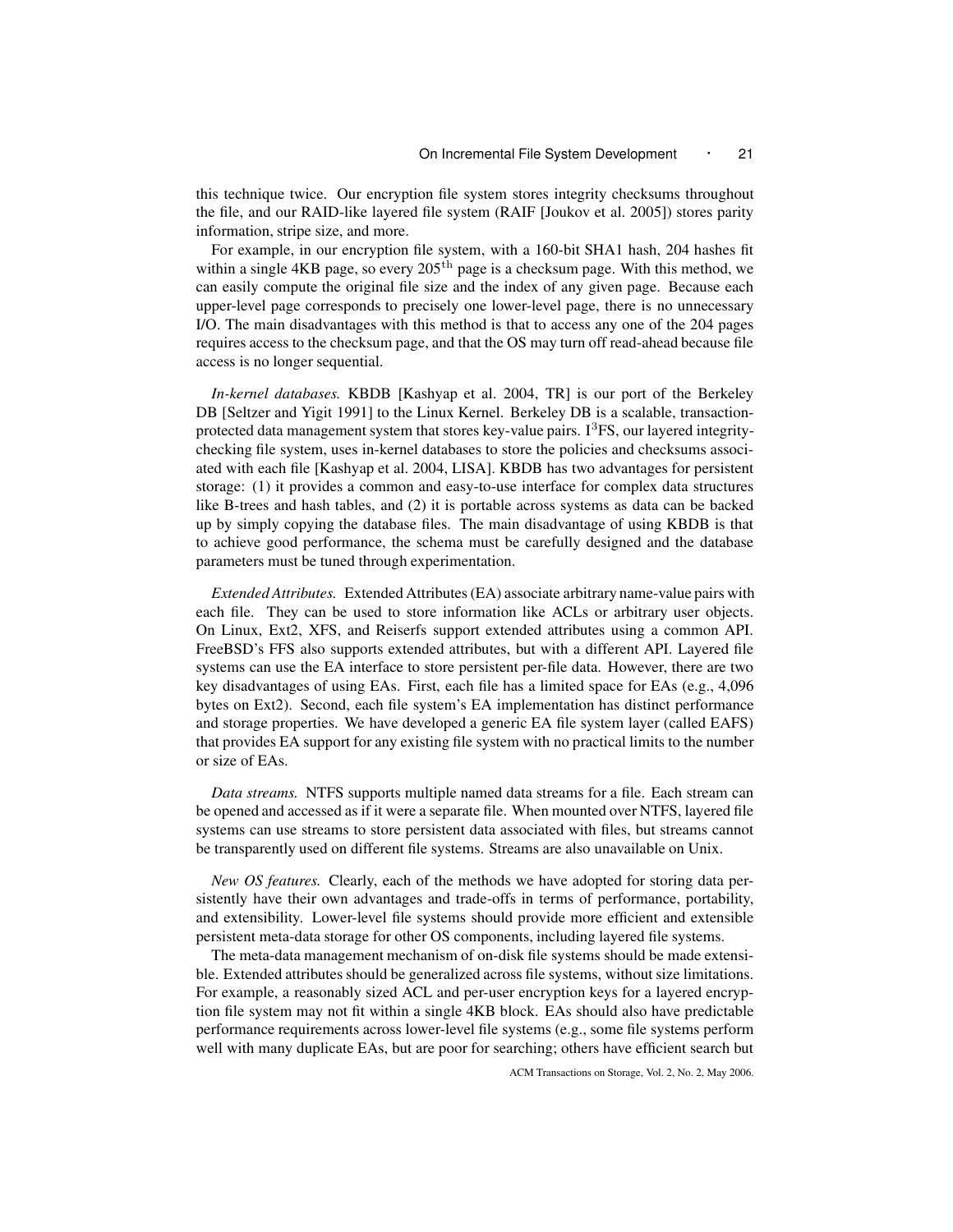have poor duplicate storage). Our EAFS provides such predictable and uniform functionality. File systems should also support additional named streams (as in NTFS), using a common API. This is important as EAs are inappropriate for arbitrarily large data (e.g., per-block information should not be stored in EAs because you cannot efficiently seek to a specific position within an EA).

Current file systems only support three operations on file data: read, overwrite, and append. Two new operations should be created: *insert page* to insert a page in the middle of a file, and *delete page* to efficiently delete a page from the middle of a file. This method would avoid unnecessary movement of data (e.g., to insert a page, the remaining data currently needs to be rewritten). This feature can also be extended to user level so that applications can efficiently manipulate data in the middle of files (e.g., for text or video editors).

Current on-disk file systems perform block allocation by themselves and they do not export interfaces to the VFS for advisory allocation requests. PLACE [Nugent et al. 2003] exploits gray-box knowledge of FFS layout policies to let users place files and directories into specific and localized portions of disk, but requires a separate user-level library and cannot always place data efficiently as it must work around the file system's allocation policy. If the VFS can give hints about related data to lower level file systems, then it can be used in the block allocator to ensure that related information is placed as close as possible. Currently, none of the OSes we reviewed support this feature; but this would be useful when a layered file system uses parallel files.

#### 5.2 Missing Interception Points

One of the most frustrating, yet all too common, aspects of developing layered file systems is that some operations cannot be intercepted. For example, the chdir system call on FreeBSD, Solaris, Linux, and Windows does not call any file system methods except lookup, getattr, or access. This causes problems with our unification file system (Unionfs), which supports dynamic addition and removal of branches. When a branch is added, it is analogous to mounting a file system. Unionfs must keep track of how many referenced files there are on each branch to prevent an in-use branch from being removed. Because chdir is not passed to the file system, the unification file system is unaware that a process is using a given branch as its working directory. When the branch is then removed, the working directory of the process no longer exists. In Unionfs, when the directory is next accessed, we replace its operations vector with one that returns ESTALE, which is used by NFS clients when an object is deleted on the server. This solution is hardly ideal; the VFS instead should notify file systems when a process changes its working directory. Indeed, *every* file-system–related system call should have a corresponding vnode operation.

Another example of a missing interception point is process termination. All vnode operations are executed in the context of a process [Kleiman 1986], yet when the process terminates, the file system is not notified. We came across this issue when developing our layered encryption file system [Wright et al. 2003]. Instead of granting access to individual users, our file system could specify more fine-grained access control (e.g., by session ID or PID). To authenticate, a process executes an  $i$  oct  $1$  and passes the authentication information to the encryption file system. The encryption file system makes note that this process has authenticated, and then allows it to execute other operations. To do this securely, we need to invalidate the authentication information once the process exits so that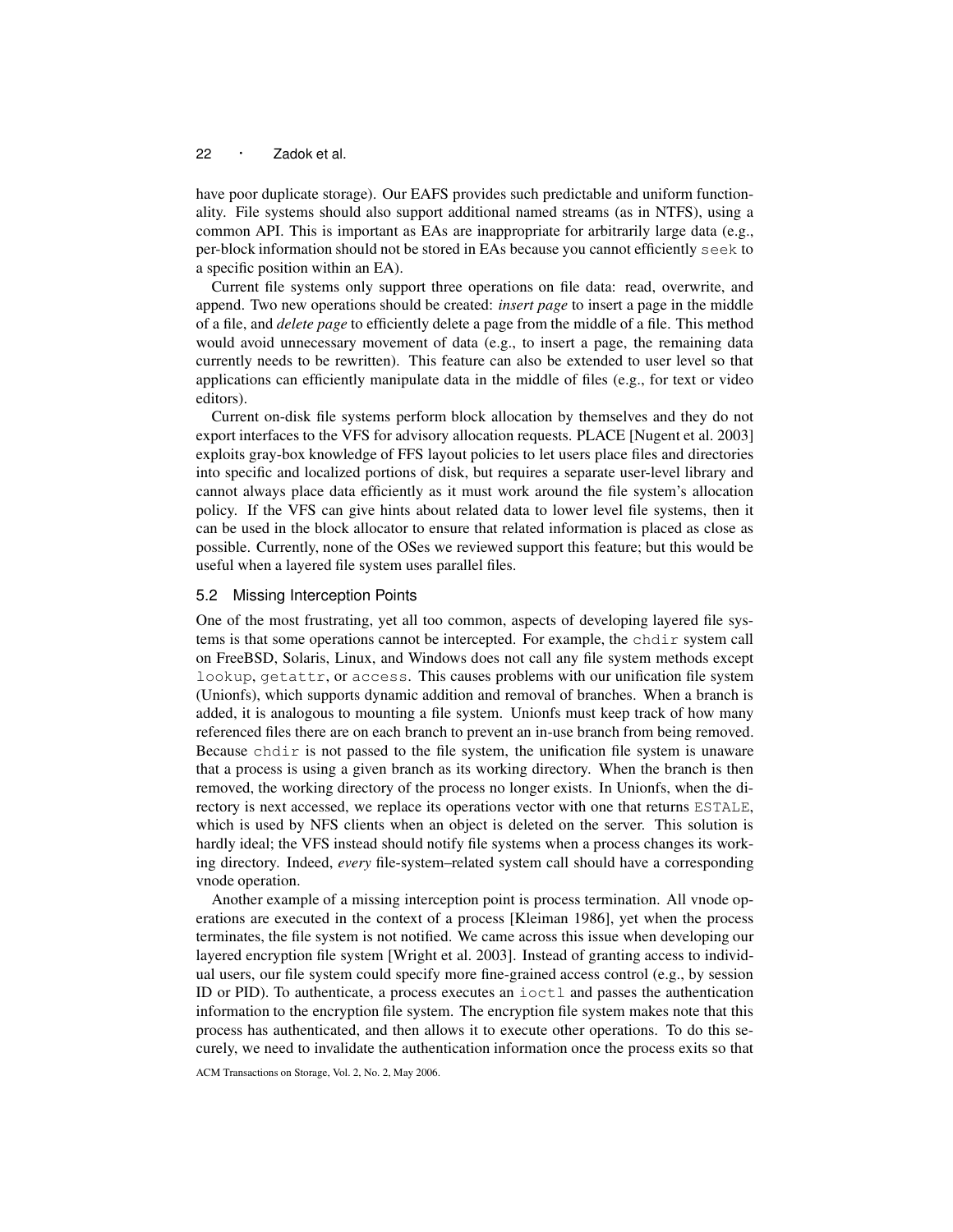a newly created process with the same identifier could not hijack the session (we also expunge cleartext data from the cache). Other process operations including fork and exec may also be of interest to file systems. We modified the OS to provide lightweight hooks so that file systems (and other kernel components) can easily intercept the subset of these operations that are required. We have since used them for several projects such as Elastic Quotas [Zadok et al. 2004] and others [Kashyap et al. 2004, TR].

As we discussed in Section 3.3, intercepting of accesses to file system objects would allow us to deal with redundant data and meta-data efficiently (i.e., cache coherency between layered and lower-level file systems). We show in Appendix A that the corresponding API would add negligible overheads.

#### 5.3 Access Control

Layering is a form of wrapping, and wrappers are a time-honored software security technique. Not surprisingly, layered file system have been particularly useful for informationassurance purposes. Many file systems need to modify access control decisions made by the lower-level file system. For example, our layered file system that provides ACL support for any existing file system needs to determine authoritatively what operations should be permitted.

Unfortunately, the Solaris, FreeBSD, and Linux VFS operations directly call the lowerlevel inode's access operation (permission is equivalent to access on Linux). Therefore, a layered file system can only provide more restrictive permissions than the lower-level layer without changing the effective UID of the process. To grant more privileges than the lower-level file system would otherwise grant, a layered file system must change the process's UID to the owner of the inode, perform the operation, and then restore the UID. We adopted this solution to support ad-hoc groups in our layered encryption file system [Wright et al. 2003] and in our generic ACL layer. An additional complication added by FreeBSD is that the access method is called from within lookup, before the precise operation to be conducted is known.

The Windows model delegates security entirely to the file system. When a file is opened, an IRP MJ CREATE message is sent to the file system along with an ACCESS STATE structure that describes the object's context and the desired access type. If the file system decides to deny the access, then it returns an error; otherwise it performs the open. This allows lower-level file systems to implement security primitives flexibly (e.g., FAT has no security primitives, but NTFS has ACLs). However, this model makesit difficult to layer on top of existing file systems as the security information is not exposed in a uniform manner to components above the lower-level file system. The Windows kernel supports *impersonation* of a saved security context (i.e., the privileges given to a user). Unfortunately, the Windows kernel does not provide a method to change the IRP's security context. At the point that the filter driver is invoked, even if the filter driver changes the thread's security context by impersonating another user, the IRP's security context has already been set, so the impersonation has no effect for this IRP. If the impersonation is not relinquished, the thread would have the increased privileges for all future I/O operations (even for *other* file systems); therefore using impersonation is not suitable for elevating privileges precisely.

#### 5.4 Cache Management

In modern OSes, file systems are intimately connected with the VM system and the caches. The page cache is generally thought of as residing "on the side"—that is, it does not ac-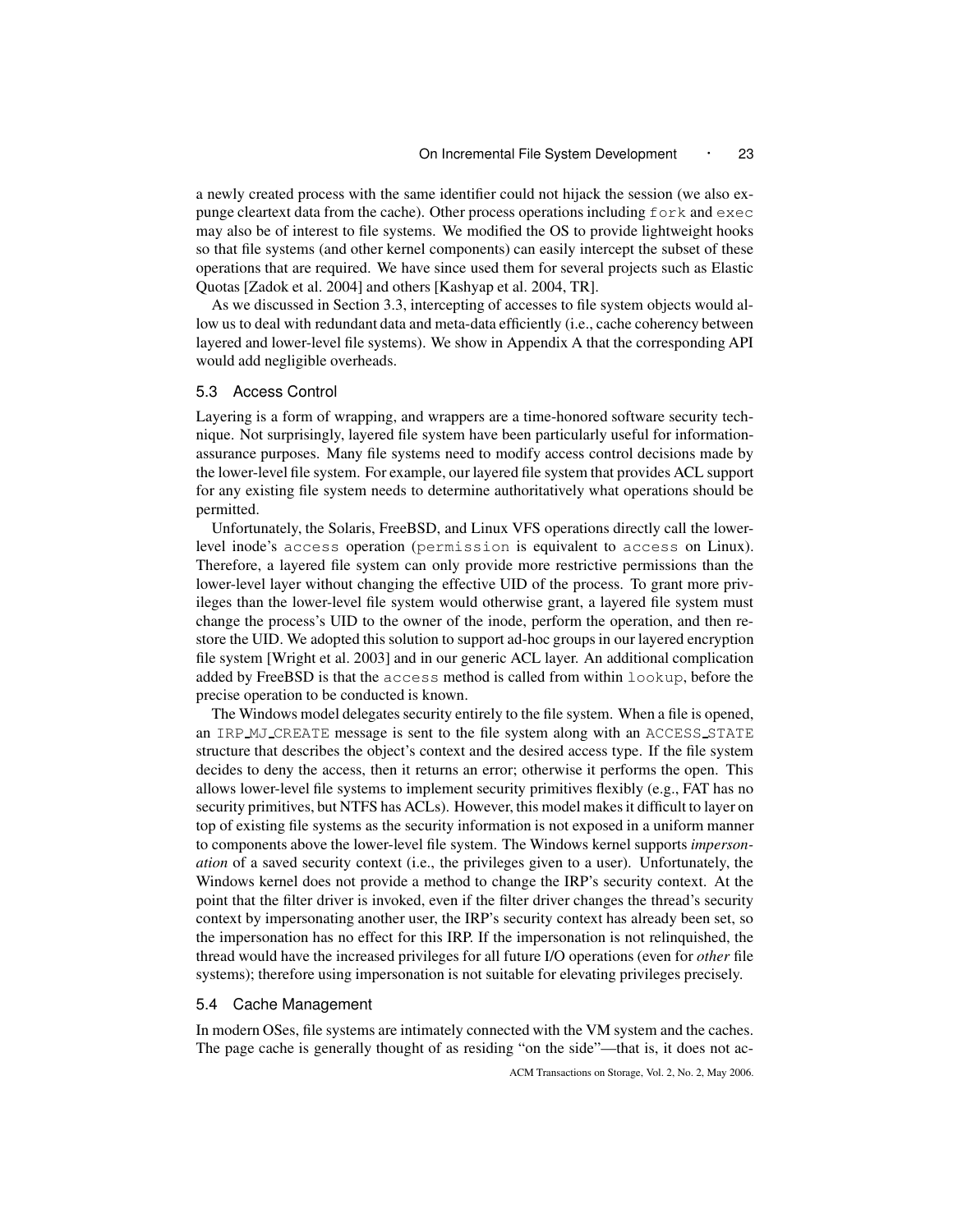tually exist above the file system, yet the page cache is not below the file system either. In Linux, Solaris, FreeBSD, and Windows, vnode operations (or I/O requests) exist for reading pages into the cache and writing pages back to disk. Once a page is read into the cache, the file system has little control over it. The OS often directly accesses cached pages without notifying the file system. The OS itself decides which pages to evict without notifying the file system, and file systems cannot easily evict their own pages.

Accessing pages in the cache without notifying the file system prevents the file system from applying its access-control policies to the page. The OS uses generic algorithms for deciding which pages to evict, and then proceeds to evict them without notifying the file system. In a layered file system, several objects may be related and if one is removed from the cache, then the other should be removed as well. For example, in a file system that uses parallel files for persistent data storage, if the main file is removed, the parallel file should be removed as well. However, without notification, the layered file system cannot evict those other objects. When pages must be evicted, the OS should provide a reasonable default policy, but allow file systems to override it. For example, a replication file system should evict pages from all but a single replica so that most reads can still be satisfied.

UCLA's layering model provided a centralized caching manager with appropriate notifications to the file system. Unfortunately, it required changes to all file systems. We have developed a more limited cache coherence mechanism for Linux that does not require changing existing file systems. To determine the layers' order, we modified the VFS to record information about pages as they are created. If an incoherence is detected (based on the paging hardware's dirty bits), then we handle it in two ways. First, we invalidate any stale higher-level pages that are not dirty. Second, if multiple levels are dirty, then we write-through the highest-level dirty pages. This second policy has the effect of treating the higher-level layers as authoritative. We also provide file systems with more control over their cached objects. When developing our layered encryption file system, we added kernel call-back hooks which allowed us to evict cleartext objects from the cache when a session ends [Wright et al. 2003].

#### 5.5 Layer Collapsing

Each layered file system usually provides specific functionality, so that they can be composed together in new ways. Part of the allure of layered file systems is that they perform only one function, so that they can be composed together in new ways to provide new functionality. A common example is that a layered encryption file system can be made more secure by adding integrity checking. One way to achieve this is to mount one layered file system on top of another. When there are multiple layered file systems, existing performance issues in layering become more acute. If a layered file system duplicates file data pages and vnode objects, then an  $n$ -level mount could result in the data pages and objects being duplicated  $n$  times, and  $n$  times as high function call overheads. Care must also be taken to ensure the two file systems can be composed together without introducing incompatibilities. The transmutation operations performed by one layered file system may not be compatible with those of another (e.g., a versioning file system may convert an unlink to a rename, but that could prevent an IDS file system below it from detecting malicious file-deletion access patterns). Finally, as the number of layers increases, the overhead due to function call and object indirection becomes more pronounced.

One solution to this is to collapse several layers into a single layer during compilation or at runtime. High-level layered file system specification languages such as FiST offer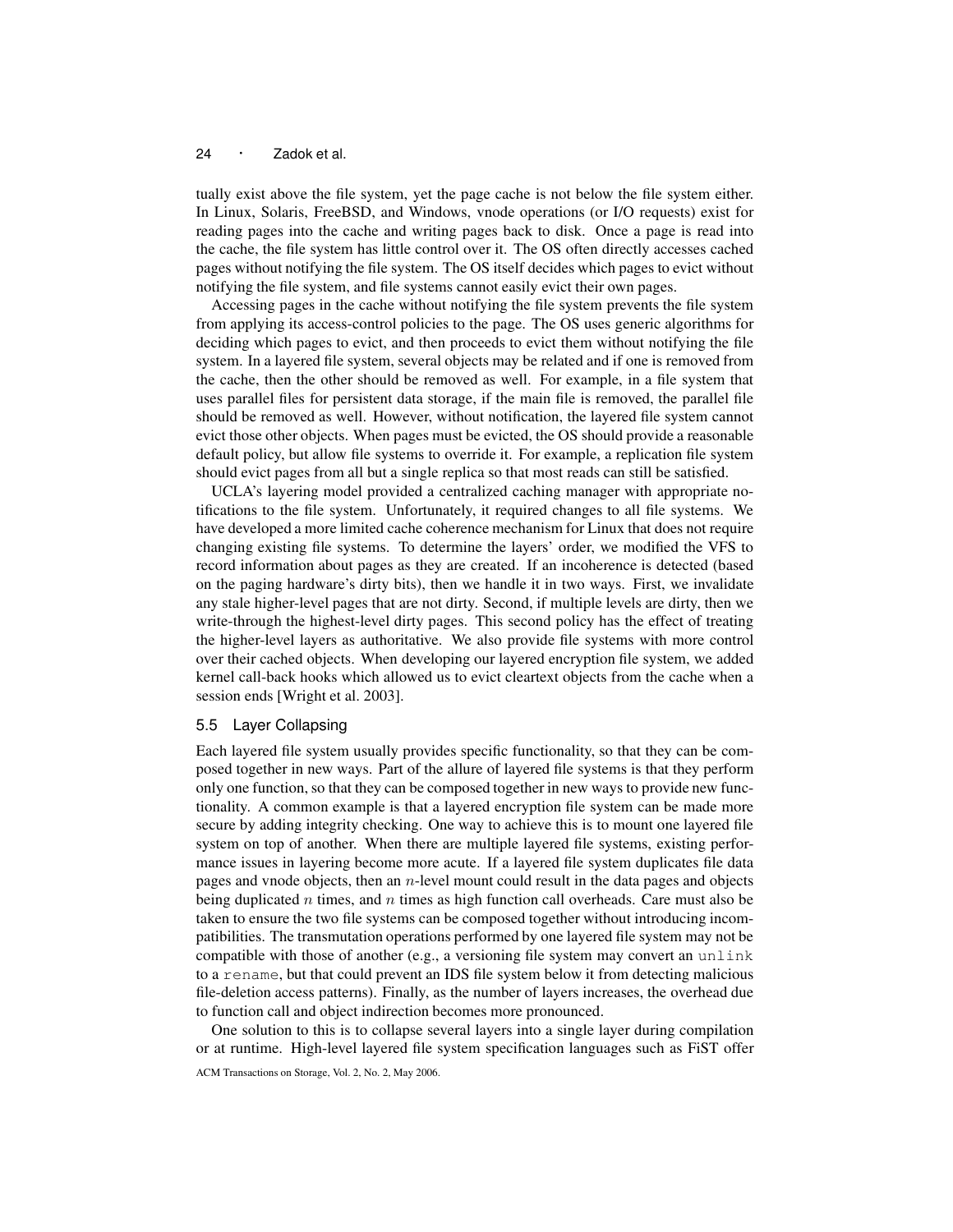a syntax for describing file systems [Zadok and Nieh 2000]. To collapse different layers during compilation, their high level specifications can be combined automatically. In the example of the encryption file system described here, the decision whether to encrypt the data first or to compute the checksums first should be specified. This method would provide seamless integration of several features in a single layer with low overheads. Even in this method, the specifications should ensure that conflicts do not arise between different layers while storing persistent data, or while using in-memory fields. Layers can be collapsed at runtime by modifying the VFS to order the operations performed by several layers so as to eliminate the multiple function calls and object references. Runtime collapsing is more flexible, but is significantly more complicated to implement.

#### 5.6 Other Desirable File System Features

There are often cases where a single system call or operation results in several vnode operations. For example, FreeBSD requires three vnode operations to open a file: lookup, access, and open. The Linux and FreeBSD VFSs pass an *intent* to the earlier operations within a multi-operation sequence, so that they can modify their behavior based on the forthcoming operation [Cluster File Systems, Inc. 2002]. Right now, intents are rather limited. In FreeBSD, the lookup operation has lookup, create, delete, and rename intents. On Linux, there are lookup, create, and access intents. Intents should be more descriptive. For example, when executing mkdir on Linux and FreeBSD, an "mkdir" intent should be used instead of a "create" intent. With more specific intents, layers can be more versatile (e.g., FreeBSD's MAC and Linux's LSM file-system–related hooks could be implemented as a file-system layer). On Solaris, intents are not available. On Windows, each operation is self-contained, so there is no need for intents.

Most files, in addition to data, also have simple meta-data like access times, modification time, inode change time, an owner, and access permissions. Recently, the number of additional types of information associated with a file has been multiplying (e.g., EAs, streams, etc.). This means that it is not possible simply to copy a file on a file system to preserve its full contents, without the copy application understanding each of these specialized types of data. Layered file systems suffer from a similar problem: they cannot reliably copy a file when required. To solve this problem, each file system should provide two new vnode methods: (1) a serialization method that consolidates all extra, file-system–specific information about a given file in a series of opaque bytes, and (2) a corresponding deserialization method that restores a file based on those opaque bytes.

We plan to implement these two features in the future.

In sum, we enumerated seven problems that we encountered, five of which we provided some solution for. In light of this, we have suggested seven possible changes to OSes and VFSs that would enable more versatile, efficient, and robust layered file systems:

- (1) To support persistent storage, an extensible and uniform meta-data interface and a file insert-delete interface should be implemented in lower-level file systems.
- (2) OSes should notify the file system about all file-system–related operations, by identifying and adding missing interception points.
- (3) Policy decisions, like permission checks, should be designed such that all layers are traversed, to allow each layer to make the appropriate security decisions.
- (4) The OS should include a light-weight cache manager, like the one we built for Linux,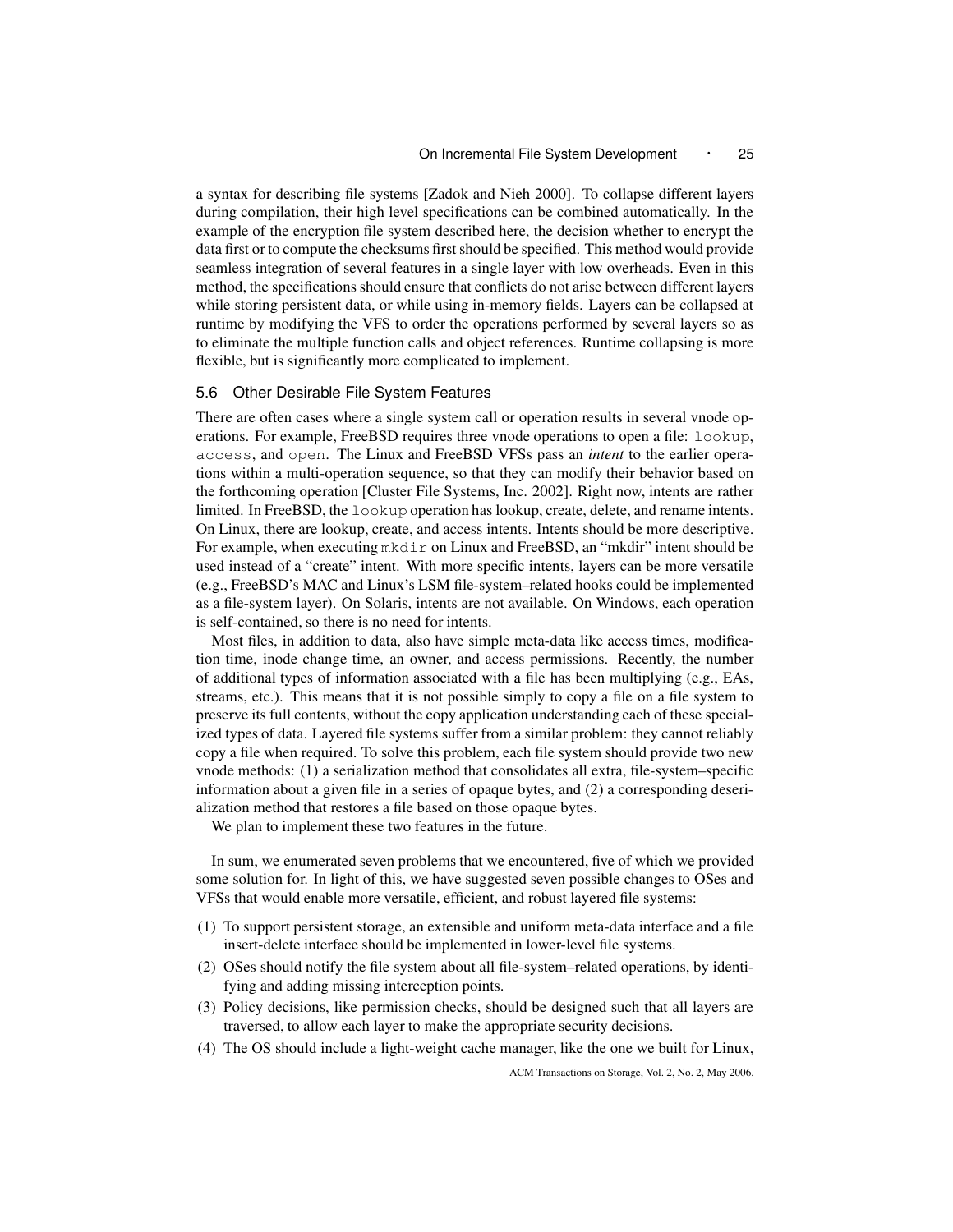that provides cache coherence without requiring changes to lower-level file systems. OSes should also include hooks for a file system to have more control over its cached objects.

- (5) Layer collapsing should be employed to improve performance when several layers are used together.
- (6) The VFS interface should include precise intents so that file systems can accurately determine a file system operation's context.
- (7) OSes should include a VFS-level interface to copy a file reliably.

Each of these seven features would provide an improved interface for future layered file system developers.

#### 6. SUMMARY AND CONCLUSIONS

In this paper we have three contributions. First, we have analyzed four different models of layered file system development: the Rosenthal model, the UCLA model, layered development on current Unix OSes, and Microsoft Windows. Second, based on our experience developing over twenty layered file systems on four different OSes (Solaris, FreeBSD, Linux, and Windows), we have classified layered file systems into five categories, based on their interactions with the VFS and the lower-level file systems. We analyzed the OS and VFS features that each class of file systems requires. Third, we identified seven types of problems that affect all classes of layered file systems, and described our current solutions for five of them and suggested how future OSes could better address these deficiencies.

The layering model used by current Unix systems is based on Kleiman's vnode interface and ideas explored by the Rosenthal and UCLA models. To be useful, the vnode interface and the operations vector should be as extensible as possible. The UCLA and FreeBSD interfaces provide a flexible interface, with extensible argument lists and operations. The Linux VFS provides many default routines and default functionality for undefined operations within the VFS itself. This enables the rapid development of lower-level file systems, but including file-system functionality in the VFS itself makes it more difficult to implement layered file systems. Rather than including default functionality within VFS methods, generic functions that a file system can use should be provided. Solaris and FreeBSD only have one core VFS object, the vnode. This makes it simpler to transform one type of operation to another, as objects do not need to be converted from one type to another (especially because not all conversions are possible).

Windows uses a message-passing architecture for layering that was designed only for linear layering. We found that the Windows message-passing architecture and the Unix object-oriented architecture are functionally equivalent. However, other factors are more likely to affect whether a given layered file system is relatively simple or difficult to develop. Message passing may, however, be a slightly less intuitive programming model than a procedural one—as evidenced by the fact that Microsoft introduced the filter manager API, which eliminates the need for programming using a message passing API. Windows makes it relatively simple to perform monitoring, data transformation, and other linear transforms. Transforming operationsis simple because Windows wholly encapsulates each operation inside an IRP and uses a few objects. Significant portions of meta-data that are exposed to higher-levels in Unix (e.g., security information) are not exposed on Windows. Therefore, it is more difficult to modify this type of information. Finally, fan-out and fan-in file systems are more difficult to implement on Windows.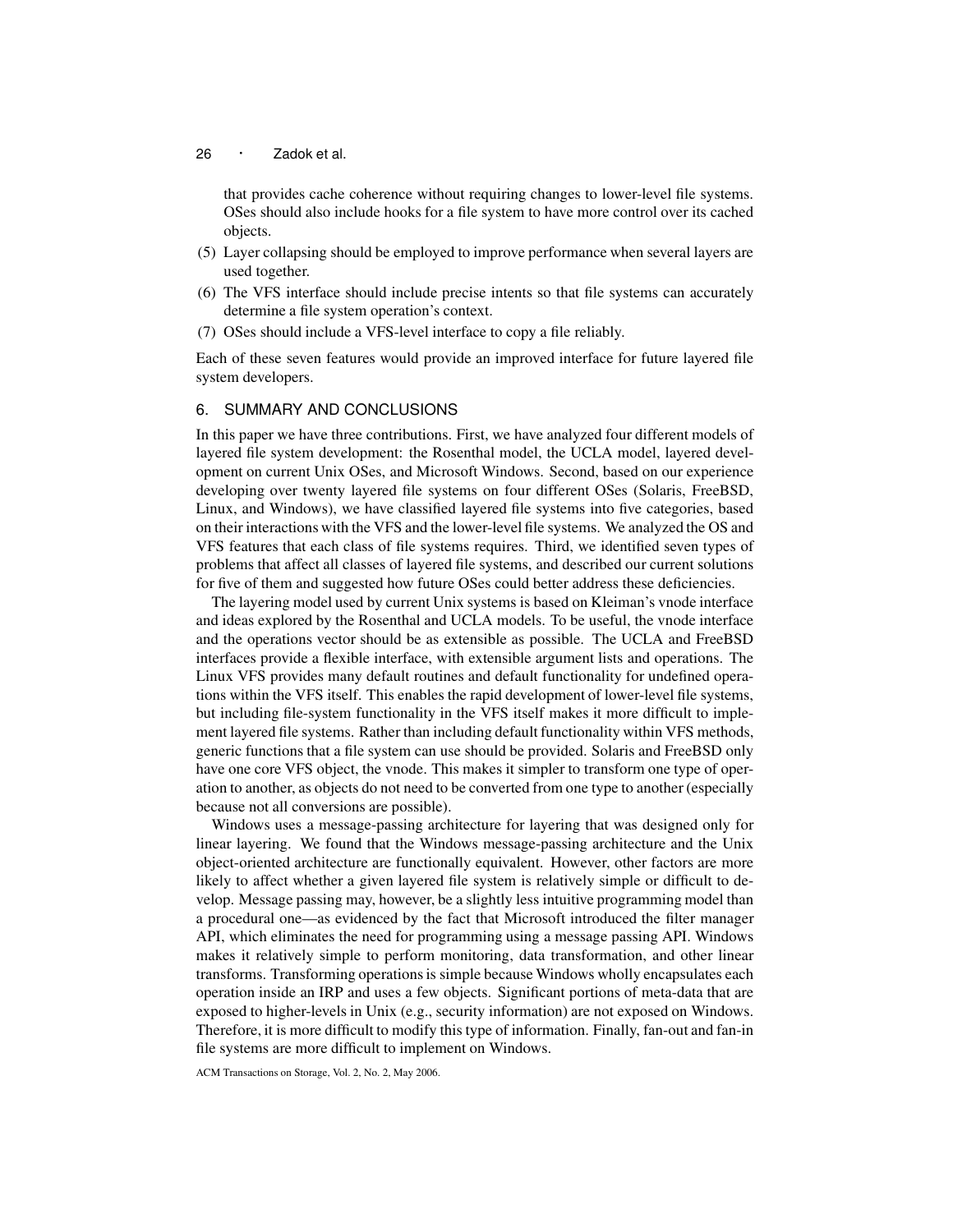*Provisioning for Extensibility.* In the remainder of this section, we describe five forwardlooking design principles (in bold font) for OSes to support layering well. In general, it is difficult to provision for extensibility fully, because at the time you are designing an extensible operating system you do not know what types of extensions future developers will envision. Because of this, we believe that:

## **(i) To support layering properly, the operating system should provision for extensibility at every level.**

In particular, methods, return codes, in-memory objects, and on-disk objects should all be extensible.

*Methods.* Operations vectors should be extensible as in the UCLA and BSD models. New operations should be easy to add, and enough meta-data should be available to bypass any operation. This allows simple layers to be developed quickly, and allows the VFS to be extended without the need to change existing file systems.

*Return codes.* The VFS should be structured in a way that unknown return codes are passed back to user-space. In this way, file systems can introduce new more descriptive error codes. The VFS should also provide a method to register these new error codes, an associated descriptive messages, and an associated legacy error code to map to. For example, an Anti-virus file system could return EQUARANTINED, with an associated text of "This file may contain a virus and has been quarantined," and a legacy-compatibility error code of EPERM. In this way enhanced applications can present more informative messages to users, while existing applications work without any changes.

*In-Memory Objects.* The VFS should not directly access fields of objects but wrap these accesses in methods instead. As demonstrated in Appendix A, this exacts only a negligible overhead. Additionally, each in-memory object should have a private data field that can be used to extend the object (e.g., to add a pointer to a lower-level object).

*On-Disk Objects.* File systems should provide a way to store arbitrary meta-data with each object. All non-standard on-disk meta-data should be exposed through this same API, to improve portability between file systems and OSes. For example, the extended attribute API could be used to expose additional inode bits that are currently manipulated with various  $i$  octls, which each program or OS component must understand.

The VFS can be thought of as an intertwined combination of an engine that dispatches calls to other "lower" file systems and a "library" of generic file system functionality. Functionality that exists directly in VFS methods makes it more difficult to develop layered file systems for two primary reasons. First, more of the VFS must be replicated by the bottom half of layered file systems (as shown in Figure 2). Second, the functionality embedded within the VFS cannot be changed easily, so the layered file system developer must work around it. Therefore:

## **(ii) A stronger separation should be made between the dispatch engine and the generic file system functionality of the VFS**.

For example, currently each system that uses the vnode interface has a single-component lookup routine that is driven by a larger VFS lookup routine that handles multi-component lookup operations (the so-called *namei* OS routine). The vnode should have a multicomponent lookup operation, that in most cases is serviced by a generic VFS function. For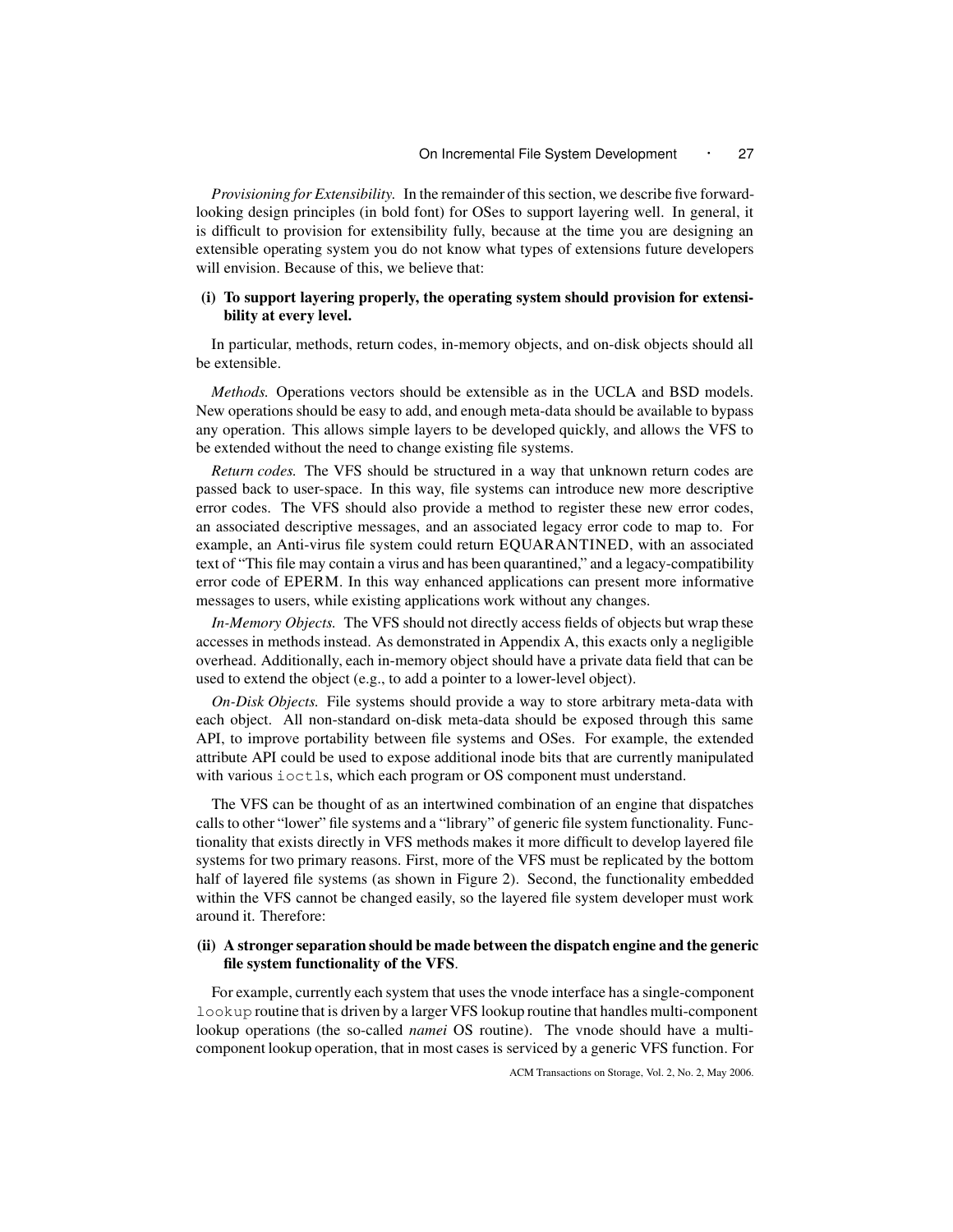most file systems, this generic function would repeatedly call the single component lookup routine, much as the current VFS does. However, some file systems (e.g., NFSv4 [Shepler et al. 2000]) could take care of the overall multi-component lookup routine to provide better performance (e.g., for constructing a NFSv4 *compound* operation). The key advantage of this architecture is that it adheres to the following two design principles:

#### **(iii) Generic functionality should not be embedded within the VFS.**

and

#### **(iv) File systems should be able to control their behavior at all levels.**

As soon as a file-system–related system call enters the kernel, it should dispatch the call to a vnode operation to perform the operation. This vnode operation could in turn call other vnode operations. For example, the mkdir system call could call a  $d$ o\_mkdir vnode operation. In the same way as a generic multi-component lookup could call a single component lookup, a generic do mkdir would call the proper lookup, lock, access, mkdir, and unlock vnode methods. By overriding just these generic methods, a layered file system could change VFS functionality. Thus:

## **(v) Exposing more OS functionality to the file system helps to eliminate missing interception points.**

## APPENDIX

## A. PROTECTION OF VFS OBJECTS' FIELDS

On Linux, the VFS and lower-level file systems access object's fields directly. This poses a problem for layered file systems because they must keep their own objects' fields consistent with the corresponding lower-level object. For example, the file size field of the lower inode must be copied to the upper inode on every file size update.

As described in Section 3, Solaris, FreeBSD, and Windows do not have this problem, because there is no duplication of attributes between the upper and lower-level file systems. The lower and upper layers are separated and can only read or modify each other's properties and data via function calls. On the face of it, wrapping many fields in methods might add noticeable overheads. To measure the actual overheads that would be added if an object-oriented paradigm were included in the Linux kernel we performed the following experiment.

We modified a Linux kernel in such a way that the inode private fields are only accessed directly if no methods for accessing these fields are provided by a file system. If, however, the file system provides methods for reading or updating such fields, then these methods are called instead. A Perl script performs this Linux kernel instrumentation automatically. In particular, the script performs three actions:

(1) The script inserts new methods into the inode operations vector that access the object's fields. For example, in the case of *i mode*, the script adds the following function declarations to the inode operations structure:

```
umode_t (*read_i_mode)(struct inode *inode);
void (*write i mode)(struct inode *inode, umode t new val);
```
(2) For each inode field, the script adds inline functions to access the inode's object. If the inode object has a method defined for that field, then the object's own method is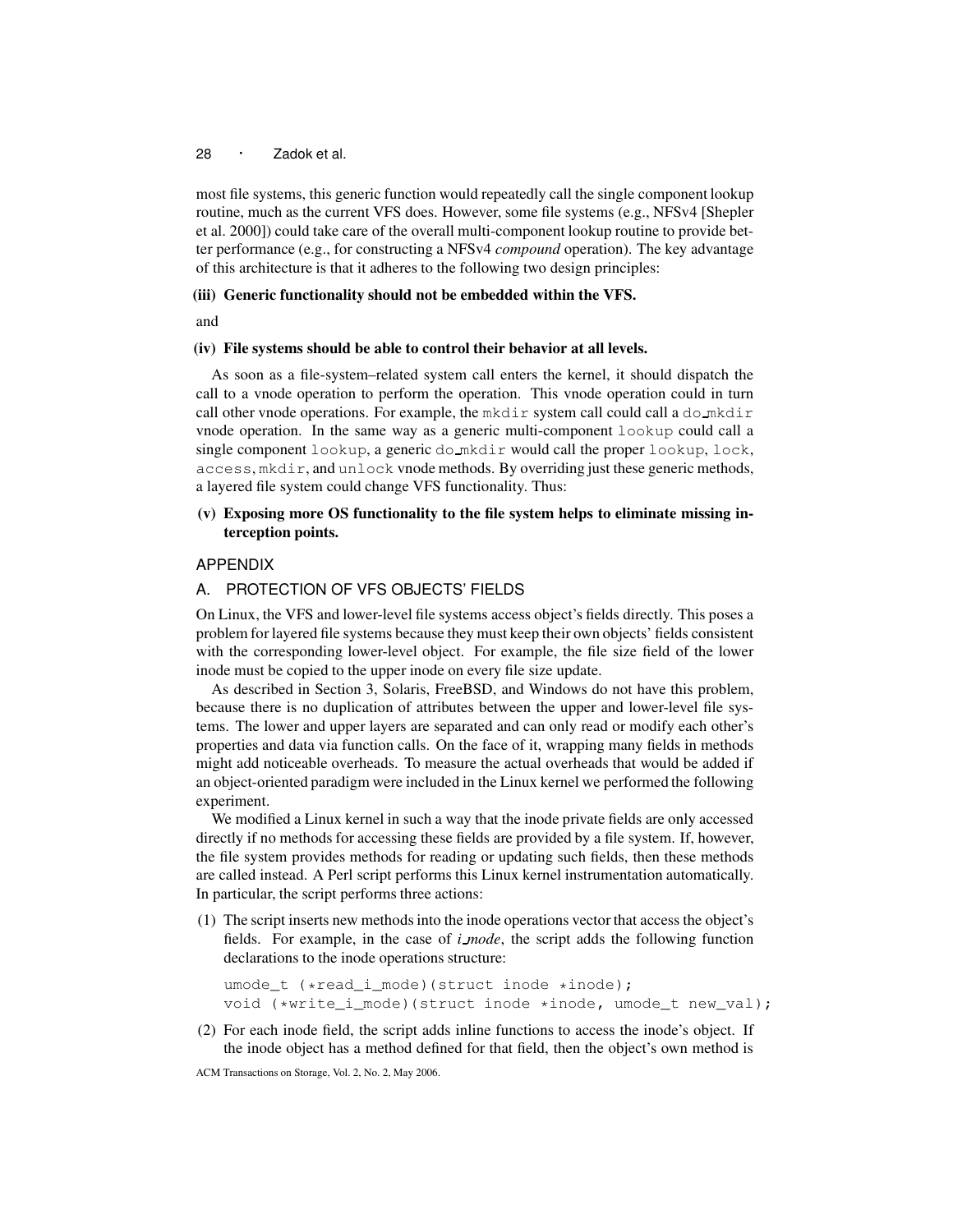used. Otherwise, the object's field is read directly. For example, the script adds the following function to read the *i mode* field:

```
static inline umode_t read_i_mode(struct inode *inode)
{
      if (inode->i_op && inode->i_op->read_i_mode)
              return inode->i_op->read_i_mode(inode);
      else
              return inode->i_mode;
}
```
The script defines similar methods for updating other inode fields.

(3) Every access to private inode fields is converted to use one of the inline functions. For example,

inode->i\_mode = mode;

is converted to

write\_i\_mode(inode, (mode));

Also, the script properly handles more complicated cases, such as

inode->i\_nlink++;

which are converted into

write\_i\_nlink(inode, read\_i\_nlink(inode) + 1);

Our Perl script is only 133 lines long. We used it to instrument the 2.6.11 Linux kernel. In particular, we protected the following twelve inode private fields: *i ino*, *i mode*, *i nlink*, *i\_uid, i\_gid, i\_rdev, i\_size, i\_blkbits, i\_blksize, i\_version, i\_blocks, and i\_bytes. This required* converting 3,113 read and 1,389 write operations into function calls. The script added 207 new lines of code and modified 3,838 lines of Linux source code. The compiled Linux kernel size overhead was 22,042 bytes.

To evaluate the CPU time overheads, we ran two benchmarks on a 1.7GHz Pentium IV with 1GB of RAM. The system disk was a 30GB 7,200 RPM Western Digital Caviar IDE formatted with Ext3. The tests were located on a dedicated Maxtor Atlas 15,000 RPM 18.4GB Ultra320 SCSI disk formatted with Ext2. We remounted the file systems between each benchmark run to purge file system caches. We ran each test at least ten times and used the Student-t distribution to compute the 95% confidence intervals for the mean elapsed, system, and user times. In each case the confidence intervals were less than 5% of the mean.

First, we ran Postmark 1.5 [Katcher 1997], which simulates the operation of electronic mail servers. Postmark performs a series of file system operations such as appends, file reads, creations, and deletions. This benchmark uses little CPU but is I/O intensive. We configured Postmark to create 20,000 files, between 512–10K bytes in size, and perform 200,000 transactions. The rest of the parameters were the Postmark defaults. We ran Postmark under instrumented and vanilla versions of the 2.6.11 Linux kernel. The elapsed times were statistically indistinguishable, and the 95% confidence interval for the system time overhead was between 0.1% and 2.5% (the average was 1.3%).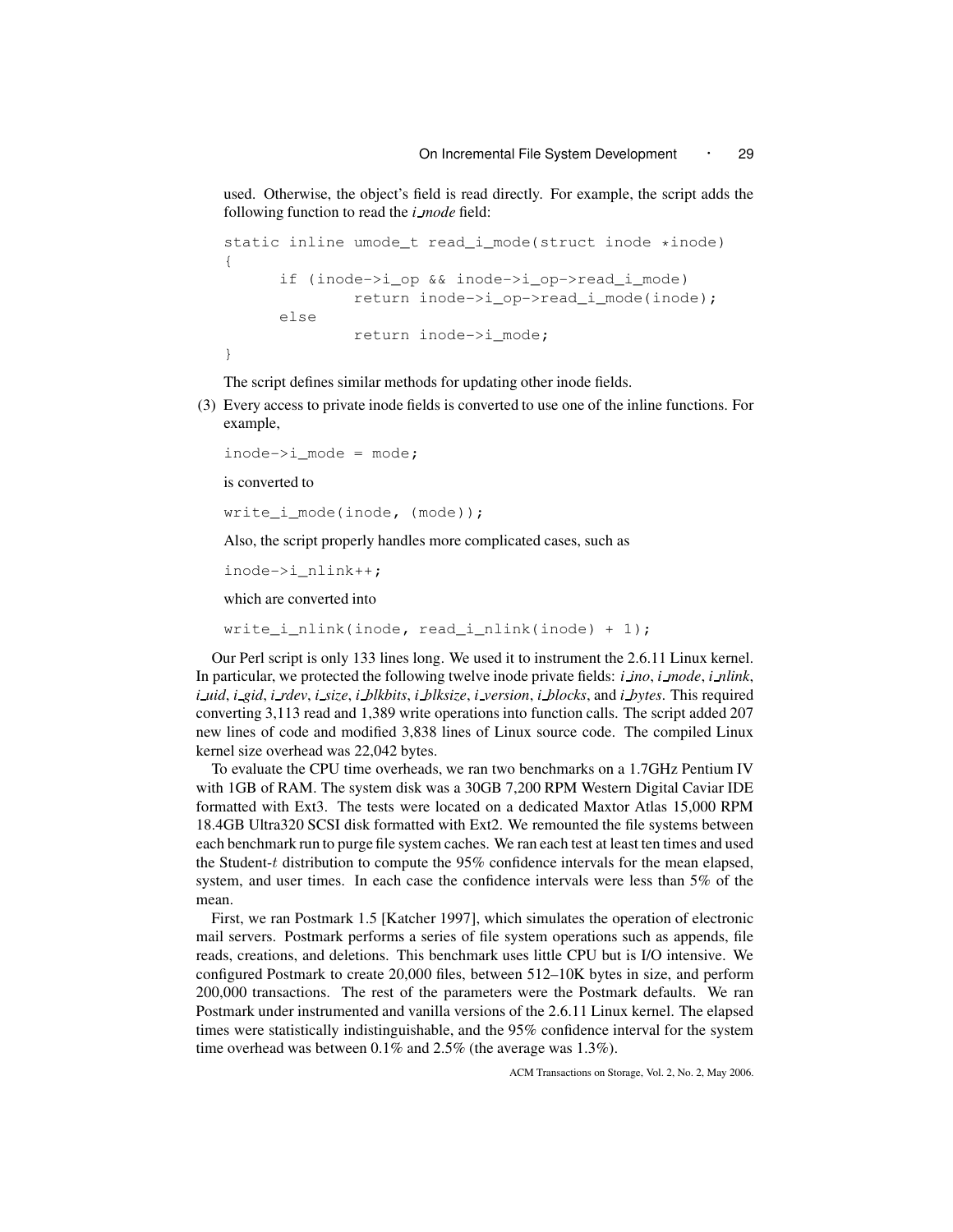Second, we ran a custom benchmark that invoked a stat system call on one file 100 million times. A stat call looks up the file and copies thirteen inode fields into a user buffer. Our script instrumented nine out of these thirteen fields. There is very little I/O during this benchmark, because the same file is used repeatedly (the CPU utilization was 100%). This is a worst case for this system, as the overheads are entirely CPU-bound. Our experiments showed that the instrumented kernel had a 2.3% system time overhead while running this intense sequence of stat system calls.

As a result of our experiments, we conclude that the addition of the an object-oriented per-field-access infrastructure into the Linux kernel has negligible impact on the operation of the file systems.

#### ACKNOWLEDGMENTS

This work has evolved over more than a decade. We would like to thank the thousands of world-wide FiST and Unionfs users—from both academia and industry—who downloaded and used the software, and the many who reported bugs and submitted patches. Special thanks go to Ion Bădulescu, who developed much of the initial Linux stackable templates; to Yevgen Borodin, Michael Gorbovitski, and Haik Lorenz who ported FiST to Linux 2.6 in 2004; and to Sunil Satnur, who stress-tested the code using a POSIX test suite, and then fixed many bugs.

This work was partially made possible by an NSF CAREER award EIA-0133589, NSF Trusted Computing Award CCR-0310493, and HP/Intel gifts numbers 87128 and 88415.1, all awarded to Stony Brook University. Earlier parts of this work were accomplished at Columbia University, partly under NSF CISE Research Infrastructure grants CDA-90- 24735 and EIA-9625374.

#### REFERENCES

- ANDERSON, D., CHASE, J., AND VADHAT, A. 2000. Interposed Request Routing for Scalable Network Storage. In *Proceedings of the 4th Usenix Symposium on Operating System Design and Implementation (OSDI '00)*. USENIX Association, San Diego, CA, 259–272.
- APPAVOO, J., AUSLANDER, M., DASILVA, D., EDELSOHN, D., KRIEGER, O., OSTROWSKI, M., ROSENBURG, B., WISNIEWSKI, R., AND XENIDIS, J. 2002. K42 overview. www.research. ibm.com/K42/.
- ARANYA, A., WRIGHT, C. P., AND ZADOK, E. 2004. Tracefs: A File System to Trace Them All. In *Proceedings of the Third USENIX Conference on File and Storage Technologies (FAST 2004)*. USENIX Association, San Francisco, CA, 129–143.
- ARPACI-DUSSEAU, A. C. AND ARPACI-DUSSEAU, R. H. 2001. Information and Control in Gray-Box Systems. In *Proceedings of the 18th ACM Symposium on Operating Systems Principles (SOSP '01)*. ACM, Banff, Canada, 43–56.
- AYERS, L. 1997. E2compr: Transparent file compression for Linux. *Linux Gazette 18*. www. linuxgazette.com/issue18/e2compr.html.
- BALZER, R. AND GOLDMAN, N. 1999. Mediating connectors. In *Proceedings of the 19th IEEE International Conference on Distributed Computing Systems Workshop*. IEEE, Austin, TX, 72–77.
- BLAZE, M. 1993. A Cryptographic File System for Unix. In *Proceedings of the first ACM Conference on Computer and Communications Security*. ACM, Fairfax, VA, 9–16.
- BURNETT, N. C., BENT, J., ARPACI-DUSSEAU, A. C., AND ARPACI-DUSSEAU, R. H. 2002. Exploiting Gray-Box Knowledge of Buffer-Cache Contents. In *Proceedings of the Annual USENIX Technical Conference*. USENIX Association, Monterey, CA, 29–44.
- CLUSTER FILE SYSTEMS, INC. 2002. Lustre: A scalable, high-performance file system. www. lustre.org/docs/whitepaper.pdf.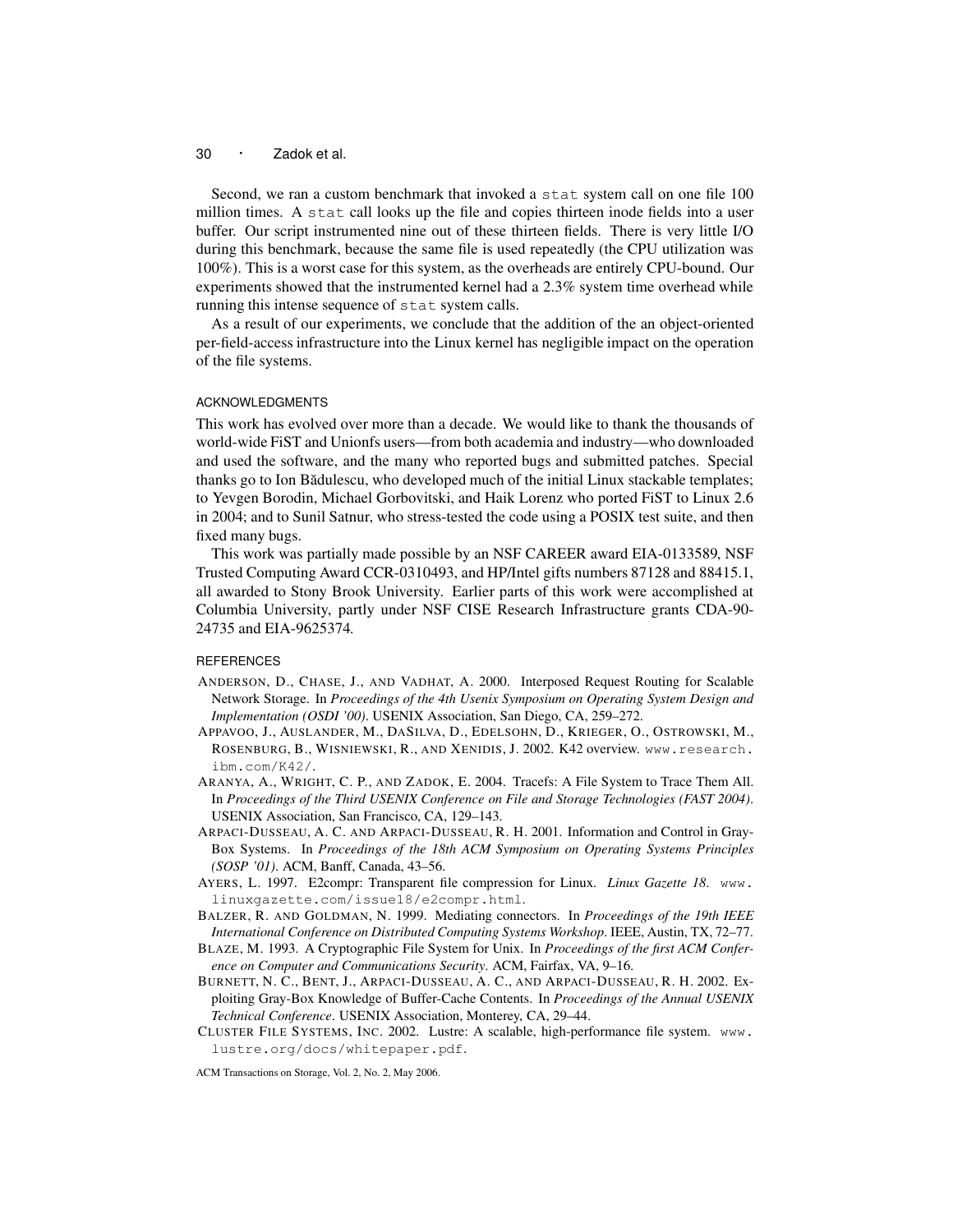- CORNER, M. AND NOBLE, B. D. 2002. Zero-Interaction Authentication. In *The Eigth ACM Conference on Mobile Computing and Networking*. ACM, Atlanta, GA, 1–11.
- DABEK, F., KAASHOEK, M. F., KARGER, D., MORRIS, R., AND STOICA, I. 2001. Wide-area cooperative storage with cfs. In *Proceedings of the 18th ACM Symposium on Operating Systems Principles (SOSP '01)*. ACM, Banff, Canada, 202–215.
- ENGLER, D., KAASHOEK, M. F., AND O'TOOLE JR., J. 1995. Exokernel: An operating system architecture for application-level resource management. In *Proceedings of the 15th ACM Symposium on Operating System Principles (SOSP '95)*. ACM SIGOPS, Copper Mountain Resort, CO, 251–266.
- GHORMLEY, D. P., PETROU, D., RODRIGUES, S. H., AND ANDERSON, T. E. 1998. SLIC: An Extensibility System for Commodity Operating Systems. In *Proceedings of the Annual USENIX Technical Conference*. ACM, Berkeley, CA, 39–52.
- GOH, E.-J., SHACHAM, H., MODADUGU, N., AND BONEH, D. 2003. Sirius: Securing remote untrusted storage. In *Proceedings of the Tenth Network and Distributed System Security (NDSS) Symposium*. Internet Society (ISOC), San Diego, CA, 131–145.
- GUY, R. G., HEIDEMANN, J. S., MAK, W., PAGE JR., T. W., POPEK, G. J., AND ROTHMEIER, D. 1990. Implementation of the Ficus replicated file system. In *Proceedings of the Summer USENIX Technical Conference*. IEEE, Anaheim, CA, 63–71.
- HALCROW, M. A. 2004. Demands, Solutions, and Improvements for Linux Filesystem Security. In *Proceedings of the 2004 Linux Symposium*. Linux Symposium, Ottawa, Canada, 269–286.
- HARDER, B. 2001. Microsoft Windows XP System Restore. http://msdn. microsoft.com/library/default.asp?url=/library/en-us/dnwxp/html/ windowsxpsystemrestore.asp.
- HEIDEMANN, J. S. AND POPEK, G. J. 1991. A layered approach to file system development. Tech. Rep. CSD-910007, UCLA.
- HEIDEMANN, J. S. AND POPEK, G. J. 1994. File system development with stackable layers. *ACM Transactions on Computer Systems 12,* 1 (February), 58–89.
- HEIDEMANN, J. S. AND POPEK, G. J. 1995. Performance of cache coherence in stackable filing. In *Proceedings of the Fifteenth ACM Symposium on Operating Systems Principles (SOSP '95)*. ACM SIGOPS, Copper Mountain Resort, CO, 3–6.
- HOFMEYR, S. A., SOMAYAJI, A., AND FORREST, S. 1998. Intrusion detection using sequences of system calls. *Journal of Computer Security 6*, 151–180.
- INDRA NETWORKS. 2004. StorCompress. www.indranetworks.com/StorCompress. pdf.
- JONES, M. B. 1993. Interposition Agents: Transparently Interposing User Code at the System Interface. In *Proceedings of the 14th Symposium on Operating Systems Principles (SOSP '93)*. ACM, Asheville, NC, 80–93.
- JOUKOV, N., RAI, A., AND ZADOK, E. 2005. Increasing distributed storage survivability with a stackable raid-like file system. In *Proceedings of the 2005 IEEE/ACM Workshop on Cluster Security, in conjunction with the Fifth IEEE/ACM International Symposium on Cluster Computing and the Grid (CCGrid 2005)*. IEEE, Cardiff, UK, 82–89. (**Won best paper award**).
- KASHYAP, A., DAVE, J., ZUBAIR, M., WRIGHT, C. P., AND ZADOK, E. 2004. Using the Berkeley Database in the Linux Kernel. www.fsl.cs.sunysb.edu/project-kbdb.html.
- KASHYAP, A., PATIL, S., SIVATHANU, G., AND ZADOK, E. 2004. I3FS: An In-Kernel Integrity Checker and Intrusion Detection File System. In *Proceedings of the 18th USENIX Large Installation System Administration Conference (LISA 2004)*. USENIX Association, Atlanta, GA, 69–79.
- KATCHER, J. 1997. PostMark: A New Filesystem Benchmark. Tech. Rep. TR3022, Network Appliance. www.netapp.com/tech library/3022.html.
- KEROMYTIS, A. D., PAREKH, J., GROSS, P. N., KAISER, G., MISRA, V., NIEH, J., RUBENSTEIN, D., AND STOLFO, S. 2003. A holistic approach to service survivability. In *Proceedings of the 2003 ACM Workshop on Survivable and Self-Regenerative Systems*. ACM, Fairfax, VA, 11–22.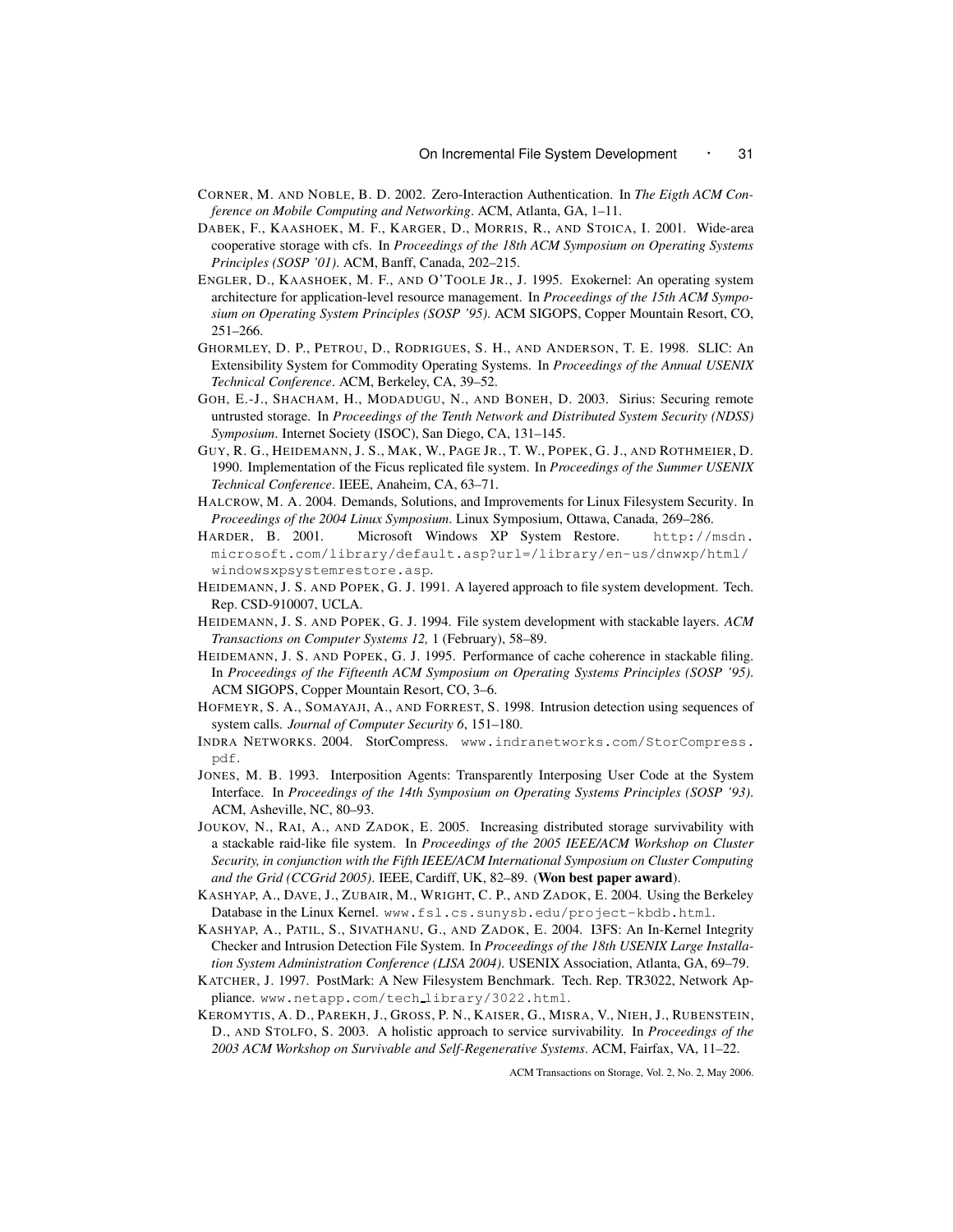- <sup>32</sup> · Zadok et al.
- KHALIDI, Y. A. AND NELSON, M. N. 1993. Extensible file systems in Spring. In *Proceedings of the 14th Symposium on Operating Systems Principles (SOSP '93)*. ACM, Asheville, NC, 1–14.
- KLEIMAN, S. R. 1986. Vnodes: An architecture for multiple file system types in Sun UNIX. In *Proceedings of the Summer USENIX Technical Conference*. USENIX Association, Atlanta, GA, 238–247.
- KLOTZBÜCHER, M. 2004. Development of a Linux Overlay Filesystem for Software Updates in Embedded Systems. M.S. thesis, Universität Konstanz, Konstanz, Germany.
- MACDONALD, J., REISER, H., AND ZAROCHENTCEV, A. 2002. Reiser4 transaction design document. www.namesys.com/txn-doc.html.
- MAZIE´RES, D. 2001. A Toolkit for User-Level File Systems. In *Proceedings of the Annual USENIX Technical Conference*. USENIX Association, Boston, MA, 261–274.
- MICROSOFT CORPORATION. 2004a. File System Filter Manager: Filter Driver Development Guide. www.microsoft.com/whdc/driver/filterdrv/default.mspx.
- MICROSOFT CORPORATION. 2004b. Installable File System Development Kit. www. microsoft.com/whdc/devtools/ifskit/default.mspx.
- MICROSOFT CORPORATION. 2004c. Microsoft MSDN WinFS Documentation. http://msdn. microsoft.com/data/winfs/.
- MIRETSKIY, Y., DAS, A., WRIGHT, C. P., AND ZADOK, E. 2004. Avfs: An On-Access Anti-Virus File System. In *Proceedings of the 13th USENIX Security Symposium (Security 2004)*. USENIX Association, San Diego, CA, 73–88.
- MUNISWAMY-REDDY, K., WRIGHT, C. P., HIMMER, A., AND ZADOK, E. 2004. A Versatile and User-Oriented Versioning File System. In *Proceedings of the Third USENIX Conference on File and Storage Technologies (FAST 2004)*. USENIX Association, San Francisco, CA, 115–128.
- NAGAR, R. 1997. *Windows NT File System Internals: A developer's Guide*. O'Reilly, Sebastopol, CA, 615–667. Section: Filter Drivers.
- NETWORK ASSOCIATES TECHNOLOGY, INC. 2004. McAfee. www.mcafee.com.
- NUGENT, J., ARPACI-DUSSEAU, A., AND ARPACI-DUSSEAU, R. 2003. Controlling Your PLACE in the File System with Gray-box Techniques. In *Proceedings of the Annual USENIX Technical Conference*. USENIX Association, San Antonio, TX, 311–323.
- ONEY, W. 2003. *Programming the Microsoft Windows Driver Model*, Second ed. Microsoft Press, Redmond, WA.
- PENDRY, J. S. AND MCKUSICK, M. K. 1995. Union mounts in 4.4BSD-Lite. In *Proceedings of the USENIX Technical Conference on UNIX and Advanced Computing Systems*. USENIX Association, New Orleans, LA, 25–33.
- PHILLIPS, D. 2001. A directory index for EXT2. In *Proceedings of the 5th Annual Linux Showcase & Conference*. USENIX Association, Oakland, CA, 173–182.
- ROSENTHAL, D. S. H. 1990. Evolving the Vnode interface. In *Proceedings of the Summer USENIX Technical Conference*. USENIX Association, Anaheim, CA, 107–118.
- ROSENTHAL, D. S. H. 1992. Requirements for a "Stacking" Vnode/VFS interface. Tech. Rep. SD-01-02-N014, UNIX International.
- SCHAEFER, M. 2000. The migration filesystem. www.cril.ch/schaefer/anciens\_ projets/mfs.html.
- SELTZER, M. AND YIGIT, O. 1991. A new hashing package for UNIX. In *Proceedings of the Winter USENIX Technical Conference*. USENIX Association, Dallas, TX, 173–184.
- SHANAHAN, D. P. 2000. CryptosFS: Fast cryptographic secure nfs. M.S. thesis, University of Dublin, Dublin, Ireland.
- SHEPLER, S., CALLAGHAN, B., ROBINSON, D., THURLOW, R., BEAME, C., EISLER, M., AND NOVECK, D. 2000. NFS Version 4 Protocol. Tech. Rep. RFC 3010, Network Working Group. December.
- SIVATHANU, M., PRABHAKARAN, V., POPOVICI, F. I., DENEHY, T. E., ARPACI-DUSSEAU, A. C., AND ARPACI-DUSSEAU, R. H. 2003. Semantically-Smart Disk Systems. In *Proceed-*